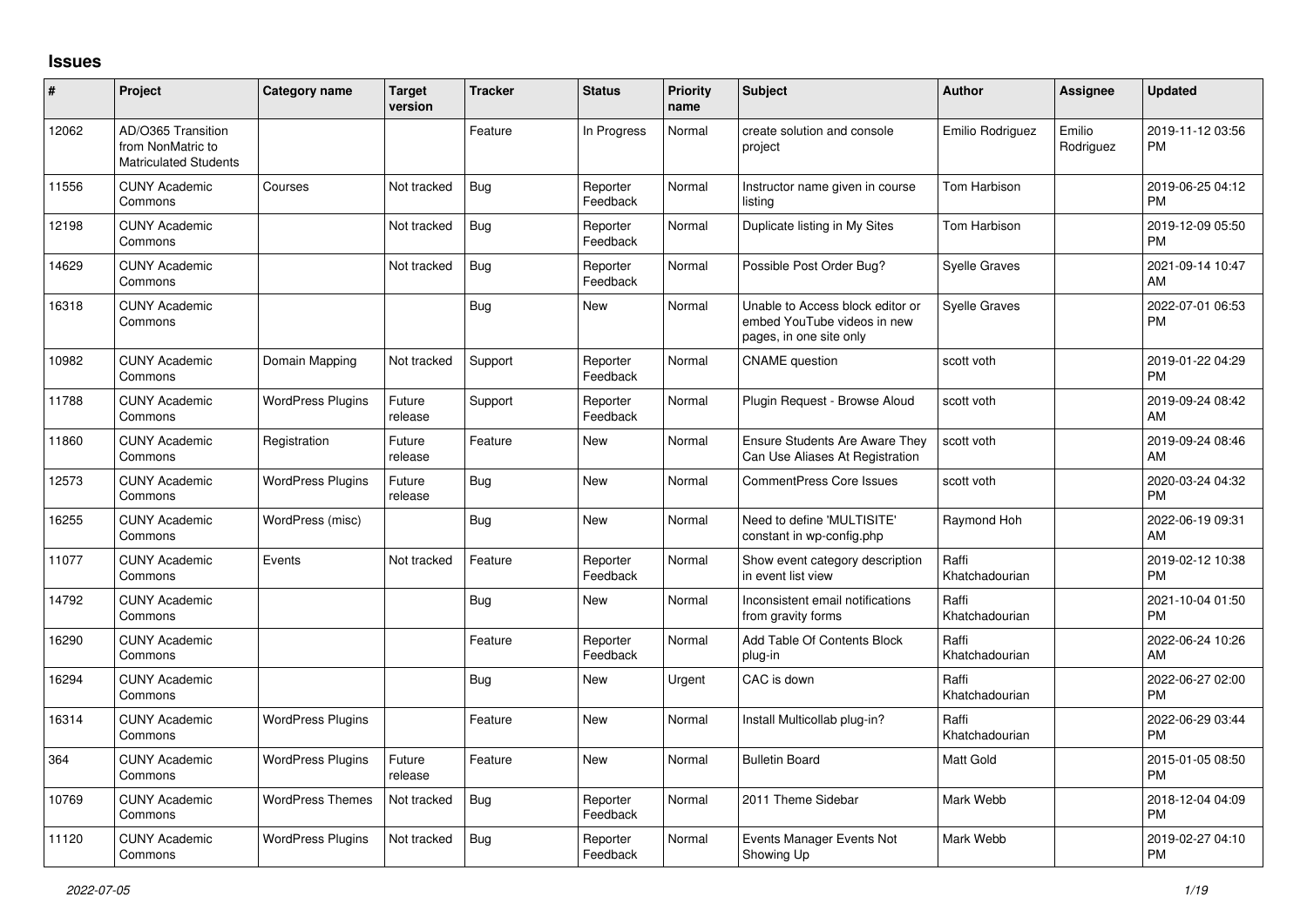| $\pmb{\sharp}$ | <b>Project</b>                  | <b>Category name</b>       | <b>Target</b><br>version | <b>Tracker</b> | <b>Status</b>        | <b>Priority</b><br>name | <b>Subject</b>                                                                                | <b>Author</b> | <b>Assignee</b> | <b>Updated</b>                |
|----------------|---------------------------------|----------------------------|--------------------------|----------------|----------------------|-------------------------|-----------------------------------------------------------------------------------------------|---------------|-----------------|-------------------------------|
| 5199           | <b>CUNY Academic</b><br>Commons | Social Paper               | Future<br>release        | Feature        | New                  | Normal                  | add tables to the SP editor                                                                   | Marilyn Weber |                 | 2016-10-24 11:27<br>AM        |
| 5205           | <b>CUNY Academic</b><br>Commons | Social Paper               | Future<br>release        | Feature        | <b>New</b>           | Normal                  | Social Paper folders                                                                          | Marilyn Weber |                 | 2016-02-11 10:24<br><b>PM</b> |
| 5992           | <b>CUNY Academic</b><br>Commons | <b>Email Notifications</b> | Future<br>release        | Feature        | New                  | Normal                  | Changing the From line of<br>autogenerated blog emails                                        | Marilyn Weber |                 | 2018-09-27 05:19<br><b>PM</b> |
| 10273          | <b>CUNY Academic</b><br>Commons | Registration               | Not tracked              | Support        | Reporter<br>Feedback | Normal                  | users combining CF and campus<br>address                                                      | Marilyn Weber |                 | 2019-09-18 10:58<br>AM        |
| 10657          | <b>CUNY Academic</b><br>Commons |                            | Not tracked              | Support        | Reporter<br>Feedback | Normal                  | child theme problems                                                                          | Marilyn Weber |                 | 2018-11-08 01:19<br><b>PM</b> |
| 11509          | <b>CUNY Academic</b><br>Commons |                            | Not tracked              | Support        | Reporter<br>Feedback | Normal                  | deleted Page causing a Menu<br>problem?                                                       | Marilyn Weber |                 | 2019-06-04 09:54<br>AM        |
| 11519          | <b>CUNY Academic</b><br>Commons |                            | Not tracked              | Support        | Assigned             | Normal                  | comment option not appearing                                                                  | Marilyn Weber |                 | 2019-09-24 10:28<br>AM        |
| 11771          | <b>CUNY Academic</b><br>Commons |                            | Not tracked              | Support        | Reporter<br>Feedback | Normal                  | post displays in sections                                                                     | Marilyn Weber |                 | 2019-08-20 10:34<br>AM        |
| 11787          | <b>CUNY Academic</b><br>Commons |                            | Not tracked              | Support        | Reporter<br>Feedback | Normal                  | automated comments notifications<br>on ZenDesk                                                | Marilyn Weber |                 | 2019-08-26 06:18<br><b>PM</b> |
| 11848          | <b>CUNY Academic</b><br>Commons |                            | Not tracked              | Support        | Hold                 | Normal                  | a Dean of Faculty wants to share<br>a large file                                              | Marilyn Weber |                 | 2019-09-24 08:44<br>AM        |
| 12350          | <b>CUNY Academic</b><br>Commons | <b>Blogs (BuddyPress)</b>  | Not tracked              | Support        | Reporter<br>Feedback | Normal                  | URL creation problem                                                                          | Marilyn Weber |                 | 2020-02-03 11:27<br>AM        |
| 12352          | <b>CUNY Academic</b><br>Commons |                            | Not tracked              | Support        | New                  | Normal                  | "posts list" page builder block<br>option                                                     | Marilyn Weber |                 | 2020-02-03 01:29<br><b>PM</b> |
| 12360          | <b>CUNY Academic</b><br>Commons | <b>WordPress Themes</b>    | Not tracked              | <b>Bug</b>     | Reporter<br>Feedback | Normal                  | site just says "DANTE We are<br>currently in maintenance mode,<br>please check back shortly." | Marilyn Weber |                 | 2020-02-04 12:13<br><b>PM</b> |
| 13034          | <b>CUNY Academic</b><br>Commons |                            | Not tracked              | Support        | Reporter<br>Feedback | Normal                  | a site is asking people to join the<br>Commons to get a download                              | Marilyn Weber |                 | 2020-07-12 07:23<br>AM        |
| 13255          | <b>CUNY Academic</b><br>Commons |                            | Not tracked              | Support        | Reporter<br>Feedback | Normal                  | Accessibility problems                                                                        | Marilyn Weber |                 | 2020-09-01 05:48<br><b>PM</b> |
| 13912          | <b>CUNY Academic</b><br>Commons |                            | Not tracked              | Feature        | Hold                 | Low                     | posting "missed schedule"                                                                     | Marilyn Weber |                 | 2021-02-23 10:46<br>AM        |
| 13975          | <b>CUNY Academic</b><br>Commons | Social Paper               | Not tracked              | Support        | Reporter<br>Feedback | Normal                  | can't approve comments on Social<br>Paper paper                                               | Marilyn Weber |                 | 2021-02-12 09:33<br>AM        |
| 14074          | <b>CUNY Academic</b><br>Commons | WordPress (misc)           | Not tracked              | Support        | Reporter<br>Feedback | Normal                  | page password protection problem                                                              | Marilyn Weber |                 | 2021-03-02 11:03<br>AM        |
| 14398          | <b>CUNY Academic</b><br>Commons |                            | Not tracked              | Support        | Reporter<br>Feedback | Normal                  | Events plug-in notification problem                                                           | Marilyn Weber |                 | 2021-05-11 11:21<br>AM        |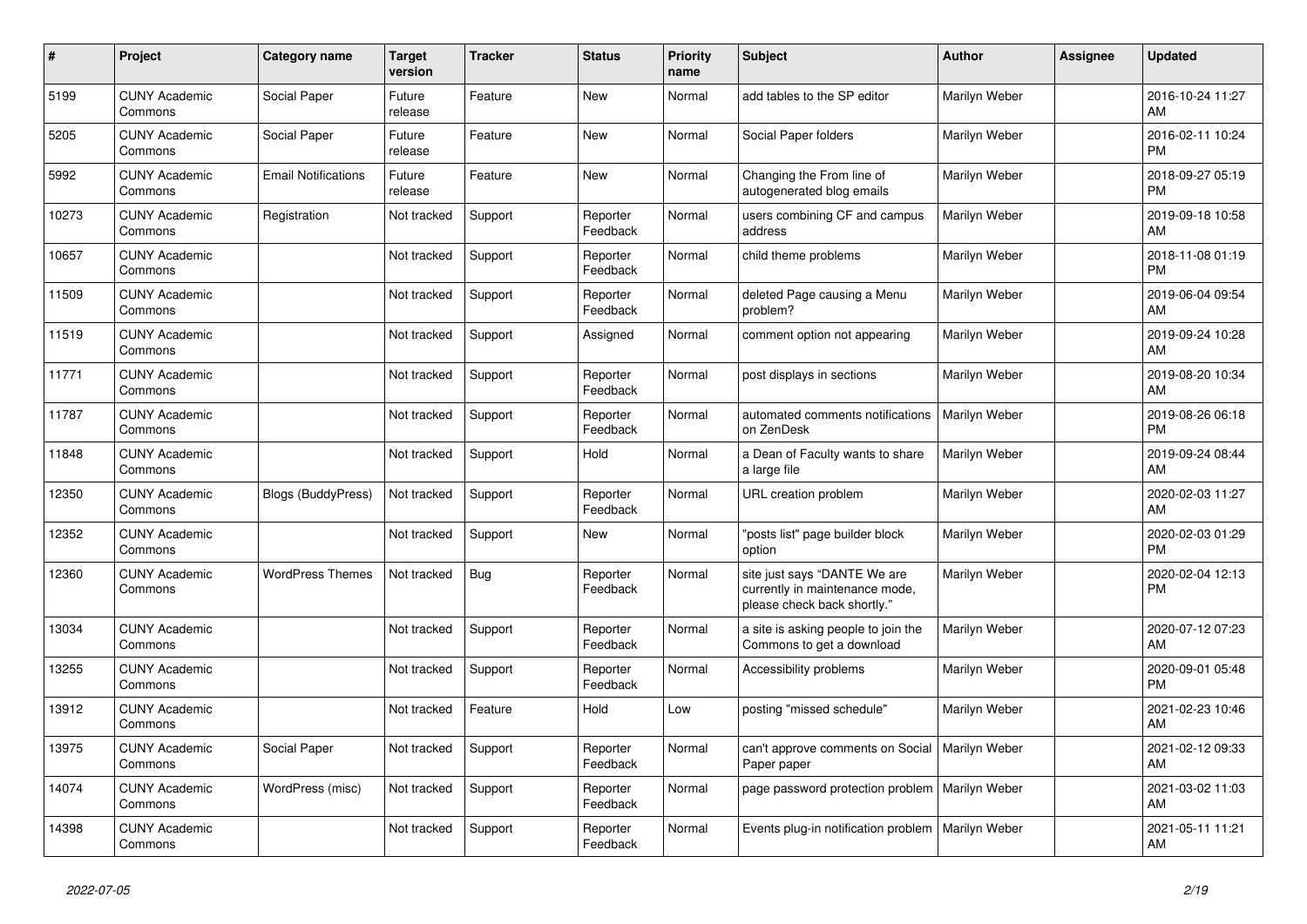| ∦     | Project                         | <b>Category name</b>     | <b>Target</b><br>version | <b>Tracker</b> | <b>Status</b>        | <b>Priority</b><br>name | <b>Subject</b>                                                    | <b>Author</b> | <b>Assignee</b> | <b>Updated</b>                |
|-------|---------------------------------|--------------------------|--------------------------|----------------|----------------------|-------------------------|-------------------------------------------------------------------|---------------|-----------------|-------------------------------|
| 14784 | <b>CUNY Academic</b><br>Commons |                          |                          | Support        | Reporter<br>Feedback | Normal                  | User report of logo problem when<br>using Customizer theme        | Marilyn Weber |                 | 2021-09-17 10:25<br>AM        |
| 14900 | <b>CUNY Academic</b><br>Commons |                          | Not tracked              | Support        | Reporter<br>Feedback | Normal                  | previous theme?                                                   | Marilyn Weber |                 | 2021-10-25 10:31<br>AM        |
| 14911 | <b>CUNY Academic</b><br>Commons | <b>WordPress Themes</b>  | Not tracked              | Support        | <b>New</b>           | Normal                  | Twentytwentyone theme                                             | Marilyn Weber |                 | 2021-10-28 10:37<br>AM        |
| 15045 | <b>CUNY Academic</b><br>Commons |                          |                          | Support        | <b>New</b>           | Normal                  | no result for KCeL in the search<br>box on the commons            | Marilyn Weber |                 | 2021-12-10 11:29<br>AM        |
| 15169 | <b>CUNY Academic</b><br>Commons |                          | 2.0.3                    | Support        | Reporter<br>Feedback | Normal                  | new Prelude website zipfiles for<br>custom theme and other files. | Marilyn Weber |                 | 2022-06-29 11:32<br>AM        |
| 15260 | <b>CUNY Academic</b><br>Commons |                          |                          | Support        | Reporter<br>Feedback | Normal                  | Diacritical markings   European<br><b>Stages</b>                  | Marilyn Weber |                 | 2022-02-04 08:16<br>AM        |
| 15370 | <b>CUNY Academic</b><br>Commons |                          |                          | Support        | Reporter<br>Feedback | Normal                  | All-in-One Event Calendar?                                        | Marilyn Weber |                 | 2022-02-17 11:03<br>AM        |
| 15565 | <b>CUNY Academic</b><br>Commons |                          |                          | Support        | New                  | Normal                  | Events - send updates to an email<br>listserv                     | Marilyn Weber |                 | 2022-03-10 01:06<br><b>PM</b> |
| 15655 | <b>CUNY Academic</b><br>Commons |                          | 2.0.3                    | Support        | Reporter<br>Feedback | Normal                  | Event Aggregator plugin?                                          | Marilyn Weber |                 | 2022-06-29 11:32<br>AM        |
| 15685 | <b>CUNY Academic</b><br>Commons |                          |                          | Support        | <b>New</b>           | High                    | problem with chrome?                                              | Marilyn Weber |                 | 2022-04-25 03:40<br><b>PM</b> |
| 15816 | <b>CUNY Academic</b><br>Commons |                          | Not tracked              | Support        | New                  | Normal                  | slow loading at SPS                                               | Marilyn Weber |                 | 2022-04-05 01:26<br><b>PM</b> |
| 16099 | <b>CUNY Academic</b><br>Commons |                          |                          | Support        | Reporter<br>Feedback | Normal                  | request for Newsletter Glue                                       | Marilyn Weber |                 | 2022-05-13 12:14<br><b>PM</b> |
| 6356  | <b>CUNY Academic</b><br>Commons | <b>WordPress Plugins</b> | Future<br>release        | Bug            | Reporter<br>Feedback | Low                     | Should Subscribe2 be<br>deprecated?                               | Luke Waltzer  |                 | 2017-03-20 12:20<br><b>PM</b> |
| 11131 | <b>CUNY Academic</b><br>Commons |                          | Future<br>release        | Feature        | Reporter<br>Feedback | Normal                  | <b>Image Annotation Plugins</b>                                   | Laurie Hurson |                 | 2019-02-26 11:33<br><b>AM</b> |
| 11415 | <b>CUNY Academic</b><br>Commons | <b>WordPress Plugins</b> | Not tracked              | <b>Bug</b>     | Reporter<br>Feedback | Normal                  | <b>Blog Subscriptions in Jetpack</b>                              | Laurie Hurson |                 | 2019-05-14 10:34<br>AM        |
| 11843 | <b>CUNY Academic</b><br>Commons | WordPress (misc)         | Future<br>release        | Design/UX      | New                  | Normal                  | Tweaking the Gutenberg Editor<br>Interface                        | Laurie Hurson |                 | 2022-04-26 12:00<br><b>PM</b> |
| 12328 | <b>CUNY Academic</b><br>Commons |                          | Not tracked              | Support        | <b>New</b>           | Normal                  | Sign up Code for Non-CUNY<br>Faculty                              | Laurie Hurson |                 | 2020-01-28 10:25<br>AM        |
| 13650 | <b>CUNY Academic</b><br>Commons | Group Library            | Future<br>release        | Feature        | <b>New</b>           | Normal                  | Forum Attachments in Group<br>Library                             | Laurie Hurson |                 | 2021-11-19 12:30<br><b>PM</b> |
| 14538 | <b>CUNY Academic</b><br>Commons |                          | Not tracked              | Support        | Reporter<br>Feedback | Normal                  | Weebly To Commons                                                 | Laurie Hurson |                 | 2021-09-14 10:47<br>AM        |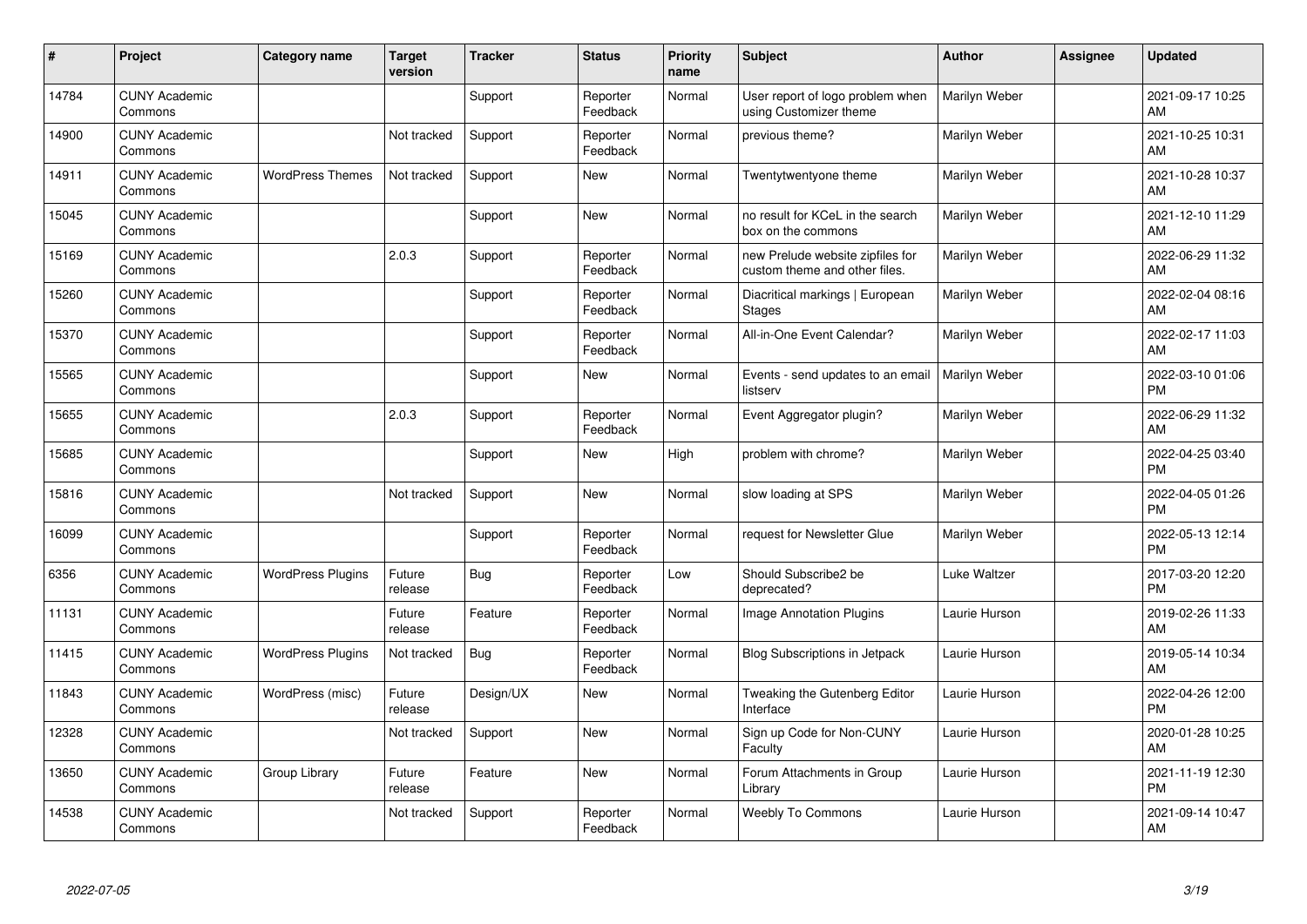| $\#$  | Project                         | <b>Category name</b>     | <b>Target</b><br>version | <b>Tracker</b> | <b>Status</b>        | <b>Priority</b><br>name | <b>Subject</b>                                                                                               | <b>Author</b>             | <b>Assignee</b> | <b>Updated</b>                |
|-------|---------------------------------|--------------------------|--------------------------|----------------|----------------------|-------------------------|--------------------------------------------------------------------------------------------------------------|---------------------------|-----------------|-------------------------------|
| 14936 | <b>CUNY Academic</b><br>Commons |                          |                          | <b>Bug</b>     | New                  | Normal                  | Commons websites blocked by<br>SPS campus network                                                            | Laurie Hurson             |                 | 2021-11-03 03:57<br><b>PM</b> |
| 14940 | <b>CUNY Academic</b><br>Commons |                          |                          | <b>Bug</b>     | New                  | Normal                  | Discrepancy between Commons<br>profile "sites" and actual # of sites                                         | Laurie Hurson             |                 | 2021-11-08 11:09<br>AM        |
| 15176 | <b>CUNY Academic</b><br>Commons |                          | Not tracked              | Support        | Reporter<br>Feedback | Normal                  | Archiving Q Writing & Old<br>Wordpress Sites on the Commons                                                  | Laurie Hurson             |                 | 2022-02-08 10:28<br>AM        |
| 15613 | <b>CUNY Academic</b><br>Commons |                          | 2.0.3                    | Feature        | Reporter<br>Feedback | Normal                  | Adding "Passster" plugin                                                                                     | Laurie Hurson             |                 | 2022-06-29 11:32<br>AM        |
| 15757 | <b>CUNY Academic</b><br>Commons |                          |                          | <b>Bug</b>     | New                  | Normal                  | Members # do not match                                                                                       | Laurie Hurson             |                 | 2022-03-30 04:52<br><b>PM</b> |
| 15923 | <b>CUNY Academic</b><br>Commons |                          | Not tracked              | Feature        | Reporter<br>Feedback | Normal                  | <b>Bellows Plugin Adjustments</b>                                                                            | Laurie Hurson             |                 | 2022-04-20 10:10<br>AM        |
| 6755  | <b>CUNY Academic</b><br>Commons | WordPress (misc)         | Future<br>release        | Bug            | New                  | Normal                  | Cannot Deactivate Plugin                                                                                     | Laura Kane                |                 | 2016-11-16 01:12<br><b>PM</b> |
| 14842 | <b>CUNY Academic</b><br>Commons |                          | Not tracked              | Support        | Reporter<br>Feedback | Normal                  | Question about widgets and block<br>editor                                                                   | Gina Cherry               |                 | 2021-10-06 03:01<br><b>PM</b> |
| 5488  | <b>CUNY Academic</b><br>Commons | Social Paper             | Future<br>release        | <b>Bug</b>     | New                  | Normal                  | Add a "last edited by" field to<br>Social Paper group directories                                            | Boone Gorges              |                 | 2016-04-21 10:05<br><b>PM</b> |
| 5489  | <b>CUNY Academic</b><br>Commons | Social Paper             | Future<br>release        | Feature        | New                  | Normal                  | Asc/desc sorting for Social Paper<br>directories                                                             | Boone Gorges              |                 | 2016-04-21 10:06<br><b>PM</b> |
| 6332  | <b>CUNY Academic</b><br>Commons | WordPress (misc)         | Future<br>release        | Feature        | New                  | Normal                  | Allow uploaded files to be marked<br>as private in an ad hoc way                                             | Boone Gorges              |                 | 2016-10-17 11:41<br><b>PM</b> |
| 9720  | <b>CUNY Academic</b><br>Commons | Authentication           | Future<br>release        | Feature        | New                  | Normal                  | The Commons should be an<br>oAuth provider                                                                   | Boone Gorges              |                 | 2019-03-01 02:04<br><b>PM</b> |
| 10380 | <b>CUNY Academic</b><br>Commons | WordPress (misc)         | Future<br>release        | Feature        | In Progress          | Normal                  | Remove blacklisted plugins                                                                                   | <b>Boone Gorges</b>       |                 | 2022-04-26 12:00<br><b>PM</b> |
| 11024 | <b>CUNY Academic</b><br>Commons | WordPress (misc)         | Future<br>release        | Bug            | <b>New</b>           | Normal                  | Subsites should not show "you<br>should update your .htaccess<br>now" notice after permalink setting<br>save | Boone Gorges              |                 | 2019-01-28 01:35<br><b>PM</b> |
| 11392 | <b>CUNY Academic</b><br>Commons |                          | Future<br>release        | Bug            | New                  | Normal                  | Migrate users away from<br><b>StatPress</b>                                                                  | <b>Boone Gorges</b>       |                 | 2019-04-23 03:53<br><b>PM</b> |
| 12436 | <b>CUNY Academic</b><br>Commons |                          | Not tracked              | Bug            | Assigned             | Normal                  | Nightly system downtime                                                                                      | <b>Boone Gorges</b>       |                 | 2020-08-01 09:30<br>AM        |
| 13048 | <b>CUNY Academic</b><br>Commons | Shortcodes and<br>embeds | Future<br>release        | Feature        | New                  | Normal                  | Jupyter Notebooks support                                                                                    | <b>Boone Gorges</b>       |                 | 2020-07-14 11:46<br>AM        |
| 10368 | <b>CUNY Academic</b><br>Commons |                          | Future<br>release        | Feature        | Assigned             | Normal                  | Use ORCID data to populate<br>academic profile page                                                          | Stephen Francoeur   Boone | Gorges          | 2018-09-25 01:53<br><b>PM</b> |
| 519   | <b>CUNY Academic</b><br>Commons | <b>BuddyPress Docs</b>   | Future<br>release        | Feature        | Assigned             | Low                     | TOC for individual docs - for new<br>BP "wiki-like" plugin                                                   | scott voth                | Boone<br>Gorges | 2015-11-09 05:54<br><b>PM</b> |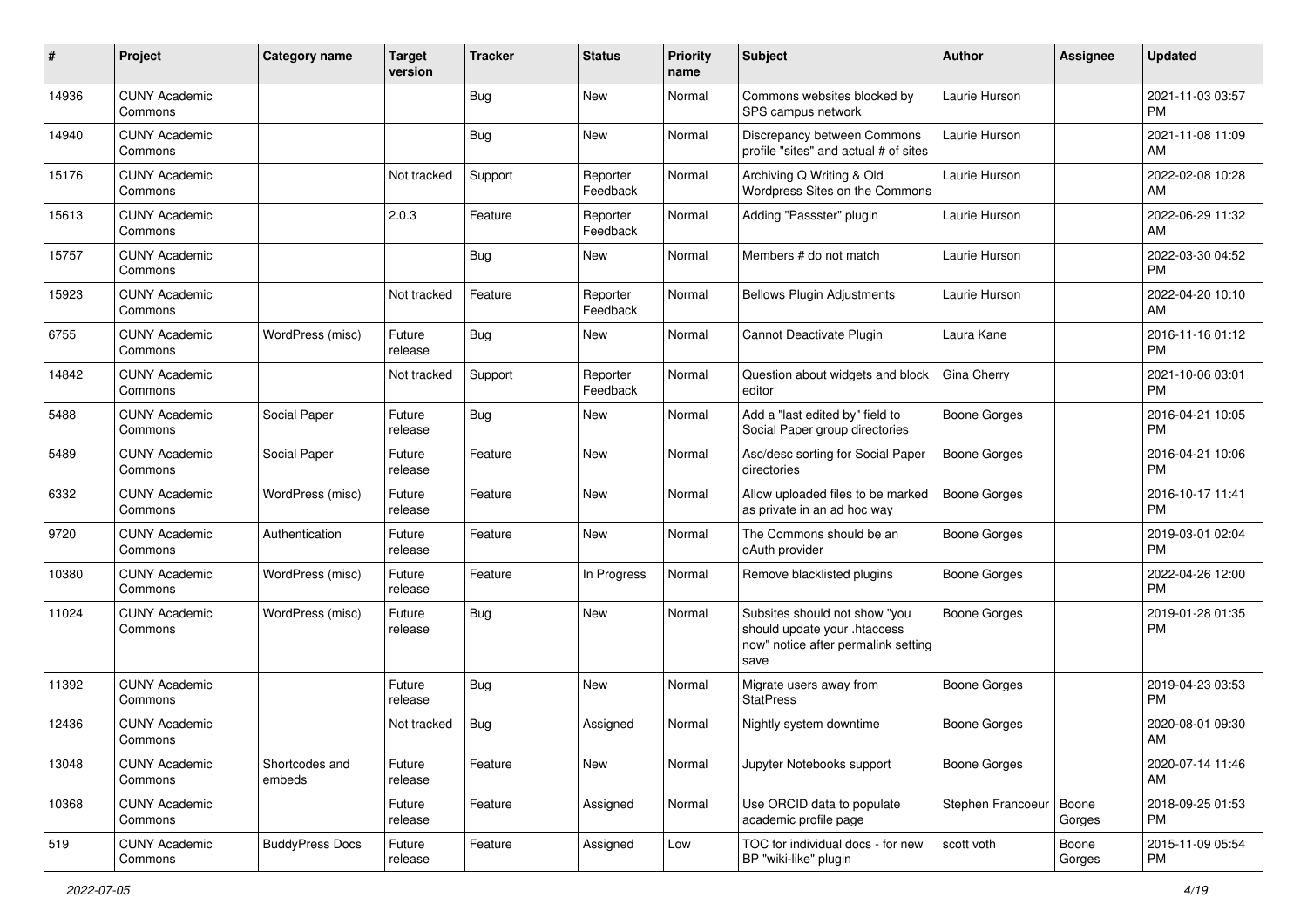| #     | <b>Project</b>                  | Category name            | <b>Target</b><br>version | <b>Tracker</b> | <b>Status</b>        | <b>Priority</b><br>name | <b>Subject</b>                                                                                  | <b>Author</b>           | Assignee        | <b>Updated</b>                |
|-------|---------------------------------|--------------------------|--------------------------|----------------|----------------------|-------------------------|-------------------------------------------------------------------------------------------------|-------------------------|-----------------|-------------------------------|
| 9515  | <b>CUNY Academic</b><br>Commons | <b>WordPress Plugins</b> | Not tracked              | Bug            | Reporter<br>Feedback | Normal                  | Text to Speech plugin - "More<br>Slowly" checkbox not working                                   | scott voth              | Boone<br>Gorges | 2018-06-13 02:26<br><b>PM</b> |
| 10226 | <b>CUNY Academic</b><br>Commons | Courses                  | Future<br>release        | Feature        | <b>New</b>           | Normal                  | Add "My Courses" to drop down<br>list                                                           | scott voth              | Boone<br>Gorges | 2021-11-19 12:42<br><b>PM</b> |
| 11386 | <b>CUNY Academic</b><br>Commons | WordPress - Media        | Not tracked              | Support        | Reporter<br>Feedback | Normal                  | disappearing images                                                                             | scott voth              | Boone<br>Gorges | 2019-05-14 10:32<br>AM        |
| 11496 | <b>CUNY Academic</b><br>Commons | <b>Public Portfolio</b>  | 1.15.2                   | Support        | <b>New</b>           | Normal                  | Replace Twitter Icon on Member<br>Portfolio page                                                | scott voth              | Boone<br>Gorges | 2019-06-06 01:03<br><b>PM</b> |
| 11531 | <b>CUNY Academic</b><br>Commons | Events                   | Future<br>release        | Feature        | <b>New</b>           | Normal                  | Main Events calendar should<br>include non-public events that<br>user has access to             | scott voth              | Boone<br>Gorges | 2019-06-11 10:00<br>AM        |
| 14113 | <b>CUNY Academic</b><br>Commons | WordPress (misc)         | Future<br>release        | <b>Bug</b>     | Hold                 | Normal                  | Block Editor Not Working on this<br>page - Json error                                           | scott voth              | Boone<br>Gorges | 2021-03-05 11:01<br><b>AM</b> |
| 15767 | <b>CUNY Academic</b><br>Commons | WordPress (misc)         |                          | Support        | <b>New</b>           | Normal                  | Site loading slowly                                                                             | scott voth              | Boone<br>Gorges | 2022-04-04 08:56<br><b>PM</b> |
| 585   | <b>CUNY Academic</b><br>Commons | Group Forums             | Future<br>release        | Feature        | Assigned             | Normal                  | Merge Forum Topics                                                                              | Sarah Morgano           | Boone<br>Gorges | 2011-07-06 04:11<br><b>PM</b> |
| 1888  | <b>CUNY Academic</b><br>Commons | Home Page                | Future<br>release        | Feature        | Assigned             | Normal                  | Refactor BP MPO Activity Filter to<br>support proper pagination                                 | Sarah Morgano           | Boone<br>Gorges | 2014-05-01 07:11<br><b>PM</b> |
| 4592  | <b>CUNY Academic</b><br>Commons | Events                   | Future<br>release        | Design/UX      | <b>New</b>           | Normal                  | Event Creation - Venue Dropdown<br>Slow                                                         | Samantha Raddatz        | Boone<br>Gorges | 2015-09-14 04:56<br>PM.       |
| 58    | <b>CUNY Academic</b><br>Commons | BuddyPress (misc)        | Future<br>release        | Feature        | Assigned             | Low                     | Make member search sortable by<br>last name                                                     | Roberta Brody           | Boone<br>Gorges | 2010-08-26 02:38<br><b>PM</b> |
| 14908 | <b>CUNY Academic</b><br>Commons | Performance              |                          | Bug            | New                  | Normal                  | Stale object cache on cdev                                                                      | Raymond Hoh             | Boone<br>Gorges | 2021-12-07 09:45<br><b>AM</b> |
| 5182  | <b>CUNY Academic</b><br>Commons | Social Paper             | Future<br>release        | Design/UX      | <b>New</b>           | Normal                  | "Publishing" a private paper on<br>social paper?                                                | Raffi<br>Khatchadourian | Boone<br>Gorges | 2016-10-13 04:12<br><b>PM</b> |
| 15242 | <b>CUNY Academic</b><br>Commons | Performance              | Not tracked              | Bug            | Reporter<br>Feedback | Normal                  | Slugist site                                                                                    | Raffi<br>Khatchadourian | Boone<br>Gorges | 2022-02-07 11:14<br>AM        |
| 8675  | <b>CUNY Academic</b><br>Commons | <b>User Onboarding</b>   | Future<br>release        | Bug            | Reporter<br>Feedback | Low                     | Add new User search screen calls<br>for the input of email address but<br>doesn't work with one | Paul Hebert             | Boone<br>Gorges | 2017-10-11 11:17<br>AM        |
| 11449 | <b>CUNY Academic</b><br>Commons | WordPress - Media        | Not tracked              | Support        | Reporter<br>Feedback | Normal                  | Cloning Media Library for JITP<br>from Staging to Production Site                               | Patrick DeDauw          | Boone<br>Gorges | 2019-05-13 12:00<br>PM.       |
| 14483 | <b>CUNY Academic</b><br>Commons | WordPress - Media        | Not tracked              | Bug            | Reporter<br>Feedback | Normal                  | Wordpress PDF Embed Stopped<br>Working after JITP Media Clone                                   | Patrick DeDauw          | Boone<br>Gorges | 2021-05-20 01:51<br><b>PM</b> |
| 3475  | <b>CUNY Academic</b><br>Commons | Events                   | Future<br>release        | Feature        | Assigned             | Normal                  | Request to add plugin to<br>streamline room<br>booking/appointment booking                      | Naomi Barrettara        | Boone<br>Gorges | 2014-12-01 05:14<br><b>PM</b> |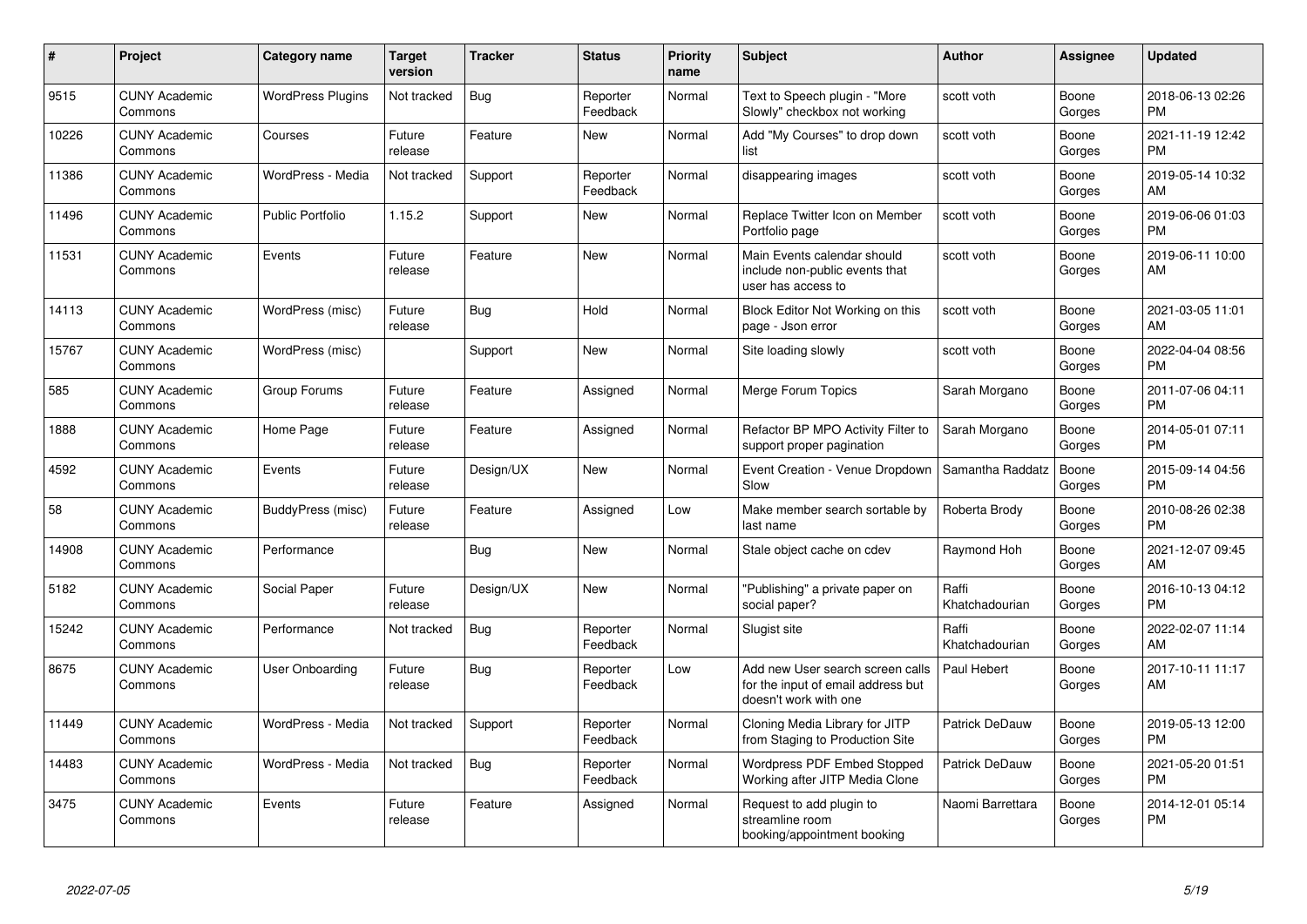| #    | Project                         | <b>Category name</b>     | Target<br>version | <b>Tracker</b> | <b>Status</b>       | <b>Priority</b><br>name | <b>Subject</b>                                                                 | <b>Author</b>    | <b>Assignee</b> | <b>Updated</b>                |
|------|---------------------------------|--------------------------|-------------------|----------------|---------------------|-------------------------|--------------------------------------------------------------------------------|------------------|-----------------|-------------------------------|
| 2753 | <b>CUNY Academic</b><br>Commons | <b>Public Portfolio</b>  | Future<br>release | Feature        | <b>New</b>          | Normal                  | Create actual actual tagification in<br>academic interests and other<br>fields | Micki Kaufman    | Boone<br>Gorges | 2015-01-05 08:52<br>PM        |
| 287  | <b>CUNY Academic</b><br>Commons | WordPress (misc)         | Future<br>release | Feature        | Assigned            | Normal                  | Create troubleshooting tool for<br>account sign-up                             | Matt Gold        | Boone<br>Gorges | 2015-11-09 06:17<br><b>PM</b> |
| 377  | <b>CUNY Academic</b><br>Commons | BuddyPress (misc)        | Future<br>release | Feature        | Assigned            | Normal                  | Like buttons                                                                   | Matt Gold        | Boone<br>Gorges | 2010-11-16 05:13<br><b>PM</b> |
| 435  | <b>CUNY Academic</b><br>Commons | BuddyPress (misc)        | Future<br>release | Feature        | Assigned            | Normal                  | Include Avatar Images in Forum<br><b>Post Notification Emails</b>              | Matt Gold        | Boone<br>Gorges | 2010-12-08 12:40<br><b>PM</b> |
| 500  | <b>CUNY Academic</b><br>Commons | BuddyPress (misc)        | Future<br>release | Feature        | Assigned            | Normal                  | <b>Export Group Data</b>                                                       | <b>Matt Gold</b> | Boone<br>Gorges | 2010-12-19 12:09<br><b>PM</b> |
| 554  | <b>CUNY Academic</b><br>Commons | BuddyPress (misc)        | Future<br>release | Feature        | Assigned            | Normal                  | Add Trackback notifications to<br>site-wide activity feed                      | <b>Matt Gold</b> | Boone<br>Gorges | 2015-11-09 06:19<br><b>PM</b> |
| 599  | <b>CUNY Academic</b><br>Commons | BuddyPress (misc)        | Future<br>release | Feature        | Assigned            | Normal                  | Consider adding rating plugins for<br><b>BuddyPress/BBPress</b>                | <b>Matt Gold</b> | Boone<br>Gorges | 2011-08-22 06:50<br><b>PM</b> |
| 635  | <b>CUNY Academic</b><br>Commons | BuddyPress (misc)        | Future<br>release | Feature        | Assigned            | Normal                  | Big Blue Button -<br>Videoconferencing in Groups and<br><b>Blogs</b>           | Matt Gold        | Boone<br>Gorges | 2011-03-14 03:24<br><b>PM</b> |
| 658  | <b>CUNY Academic</b><br>Commons | <b>WordPress Plugins</b> | Future<br>release | Feature        | Assigned            | Normal                  | Rebulid Sitewide Tag Suggestion                                                | <b>Matt Gold</b> | Boone<br>Gorges | 2015-01-05 08:47<br><b>PM</b> |
| 1562 | <b>CUNY Academic</b><br>Commons | <b>WordPress Plugins</b> | Future<br>release | Feature        | Assigned            | Low                     | Play with NYT Collaborative<br><b>Authoring Tool</b>                           | <b>Matt Gold</b> | Boone<br>Gorges | 2015-01-05 08:47<br><b>PM</b> |
| 2013 | <b>CUNY Academic</b><br>Commons | <b>Public Portfolio</b>  | Future<br>release | Feature        | Assigned            | Low                     | Have Profile Privacy Options show<br>up only for filled-in fields              | Matt Gold        | Boone<br>Gorges | 2015-11-09 06:09<br><b>PM</b> |
| 2223 | <b>CUNY Academic</b><br>Commons | <b>WordPress Plugins</b> | Future<br>release | Feature        | Assigned            | Low                     | Add Participad to the CUNY<br><b>Academic Commons</b>                          | Matt Gold        | Boone<br>Gorges | 2014-09-17 10:03<br>PM        |
| 2523 | <b>CUNY Academic</b><br>Commons | <b>BuddyPress Docs</b>   | Future<br>release | Feature        | Assigned            | Normal                  | Allow Users to Upload Images to<br><b>BP</b> Docs                              | Matt Gold        | Boone<br>Gorges | 2015-11-09 06:14<br><b>PM</b> |
| 3042 | <b>CUNY Academic</b><br>Commons | Public Portfolio         | Future<br>release | Feature        | Assigned            | Normal                  | Browsing member interests                                                      | <b>Matt Gold</b> | Boone<br>Gorges | 2015-03-21 09:04<br><b>PM</b> |
| 3080 | <b>CUNY Academic</b><br>Commons | <b>Group Files</b>       | Future<br>release | Feature        | Assigned            | Low                     | Create a system to keep track of<br>file changes                               | <b>Matt Gold</b> | Boone<br>Gorges | 2014-02-26 10:04<br><b>PM</b> |
| 3220 | <b>CUNY Academic</b><br>Commons | <b>Public Portfolio</b>  | Future<br>release | Feature        | Assigned            | Normal                  | Add indent/outdent option to<br>Formatting Buttons on Profile<br>Page          | <b>Matt Gold</b> | Boone<br>Gorges | 2014-05-21 10:39<br>PM        |
| 3308 | <b>CUNY Academic</b><br>Commons | Group Invitations        | Future<br>release | Feature        | Assigned            | Normal                  | Allow members to rescind group<br>invitations                                  | <b>Matt Gold</b> | Boone<br>Gorges | 2015-04-01 08:53<br><b>PM</b> |
| 3419 | <b>CUNY Academic</b><br>Commons | Group Invitations        | 1.6.14            | Bug            | Testing<br>Required | Normal                  | Neatening the display of<br>messages on group requests                         | Matt Gold        | Boone<br>Gorges | 2014-09-01 09:29<br><b>PM</b> |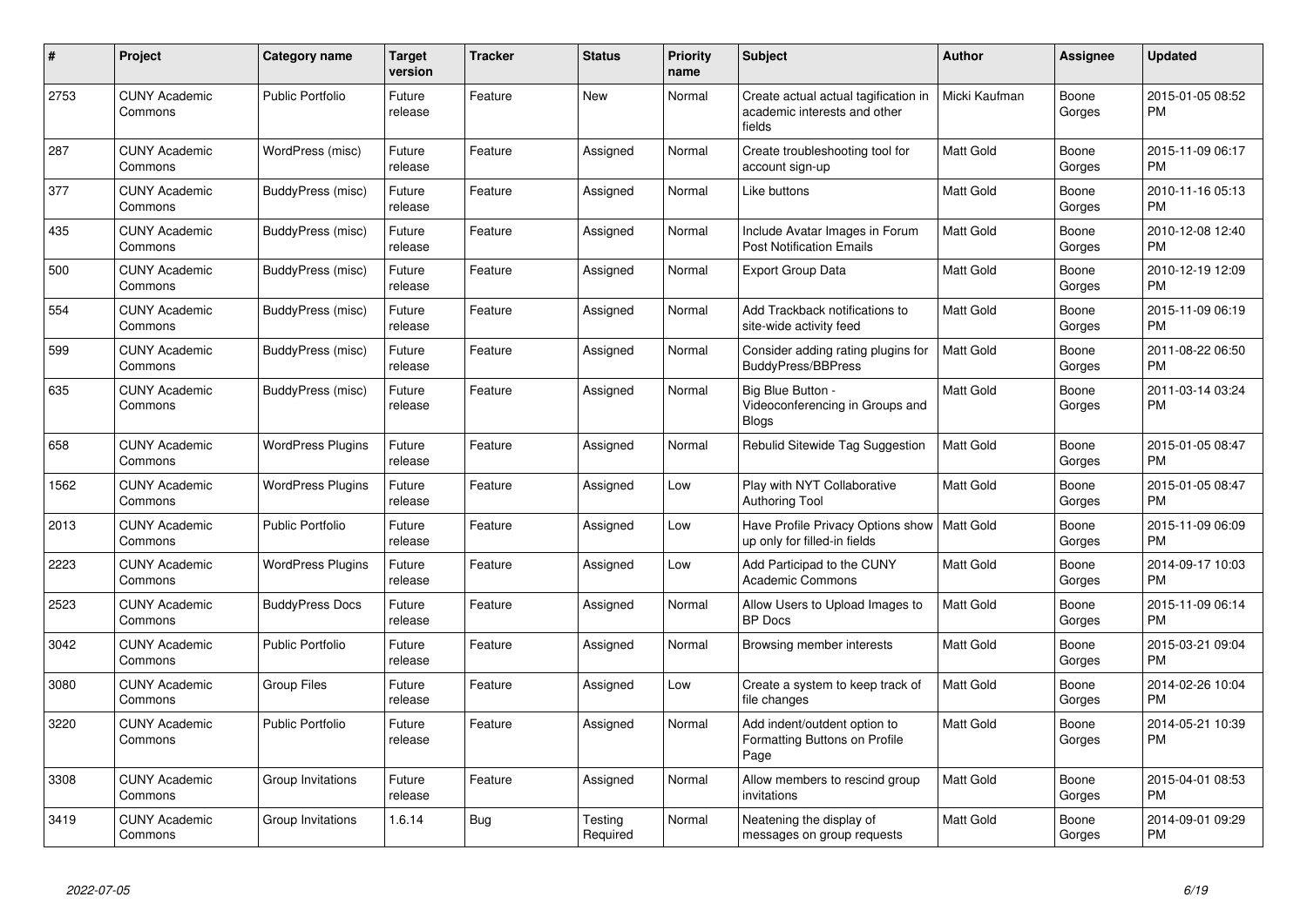| #     | Project                         | <b>Category name</b>       | <b>Target</b><br>version | <b>Tracker</b> | <b>Status</b>        | <b>Priority</b><br>name | <b>Subject</b>                                                        | <b>Author</b>    | Assignee        | <b>Updated</b>                |
|-------|---------------------------------|----------------------------|--------------------------|----------------|----------------------|-------------------------|-----------------------------------------------------------------------|------------------|-----------------|-------------------------------|
| 3759  | <b>CUNY Academic</b><br>Commons | WordPress (misc)           | Future<br>release        | Feature        | Assigned             | Normal                  | Review Interface for Adding Users<br>to Blogs                         | Matt Gold        | Boone<br>Gorges | 2015-03-24 05:52<br><b>PM</b> |
| 3768  | <b>CUNY Academic</b><br>Commons | <b>Public Portfolio</b>    | Future<br>release        | Feature        | Assigned             | Normal                  | Institutions/Past positions on<br>public portfolios                   | <b>Matt Gold</b> | Boone<br>Gorges | 2018-04-23 10:44<br>AM        |
| 4053  | <b>CUNY Academic</b><br>Commons | Events                     | Future<br>release        | Feature        | Assigned             | Normal                  | Create new tab for past events                                        | <b>Matt Gold</b> | Boone<br>Gorges | 2015-05-12 02:10<br><b>PM</b> |
| 4238  | <b>CUNY Academic</b><br>Commons | Events                     | Future<br>release        | Feature        | Assigned             | Normal                  | Copy Events to Other Groups?                                          | <b>Matt Gold</b> | Boone<br>Gorges | 2015-07-02 10:08<br>AM        |
| 4903  | <b>CUNY Academic</b><br>Commons | Events                     | Future<br>release        | Design/UX      | Assigned             | Normal                  | Improving visual appearance of<br>event calendars                     | <b>Matt Gold</b> | Boone<br>Gorges | 2016-10-13 11:51<br>AM        |
| 4980  | <b>CUNY Academic</b><br>Commons | Home Page                  | Future<br>release        | Feature        | Assigned             | Normal                  | CAC Featured Content -- Adding<br>Randomization                       | <b>Matt Gold</b> | Boone<br>Gorges | 2016-12-12 03:01<br><b>PM</b> |
| 5696  | <b>CUNY Academic</b><br>Commons | Events                     | Future<br>release        | Feature        | Assigned             | Normal                  | Events Calendar - display options<br>/ calendar aggregation           | <b>Matt Gold</b> | Boone<br>Gorges | 2016-10-13 11:44<br>AM        |
| 6014  | <b>CUNY Academic</b><br>Commons | Publicity                  | Future<br>release        | Publicity      | Reporter<br>Feedback | Normal                  | Google search listing                                                 | <b>Matt Gold</b> | Boone<br>Gorges | 2016-09-21 03:48<br><b>PM</b> |
| 8756  | <b>CUNY Academic</b><br>Commons | Group Blogs                | Future<br>release        | Feature        | Hold                 | Normal                  | Connect multiple blogs to one<br>group?                               | <b>Matt Gold</b> | Boone<br>Gorges | 2017-09-30 10:42<br>AM        |
| 8836  | <b>CUNY Academic</b><br>Commons | Blogs (BuddyPress)         | Future<br>release        | Feature        | Assigned             | Normal                  | Redesign site launch process                                          | <b>Matt Gold</b> | Boone<br>Gorges | 2019-10-03 02:49<br><b>PM</b> |
| 8900  | <b>CUNY Academic</b><br>Commons | Accessibility              | Future<br>release        | Feature        | Assigned             | Normal                  | Look into tools to enforce<br>accessibility in WP environment         | <b>Matt Gold</b> | Boone<br>Gorges | 2022-04-26 11:59<br>AM        |
| 8901  | <b>CUNY Academic</b><br>Commons | Accessibility              | Future<br>release        | Feature        | Assigned             | Normal                  | Theme analysis for accessibility                                      | <b>Matt Gold</b> | Boone<br>Gorges | 2022-04-26 11:59<br>AM        |
| 9941  | <b>CUNY Academic</b><br>Commons | Wiki                       | Not tracked              | Support        | Assigned             | Normal                  | Wiki functionality                                                    | <b>Matt Gold</b> | Boone<br>Gorges | 2018-06-26 10:57<br>AM        |
| 9947  | <b>CUNY Academic</b><br>Commons | <b>WordPress Plugins</b>   | Future<br>release        | Feature        | Reporter<br>Feedback | Normal                  | Install H5P quiz plugin                                               | <b>Matt Gold</b> | Boone<br>Gorges | 2018-09-11 11:01<br>AM        |
| 9979  | <b>CUNY Academic</b><br>Commons | <b>Email Notifications</b> | Not tracked              | <b>Bug</b>     | Reporter<br>Feedback | Normal                  | Reports of slow email activation<br>emails                            | <b>Matt Gold</b> | Boone<br>Gorges | 2018-08-29 09:40<br><b>PM</b> |
| 10040 | <b>CUNY Academic</b><br>Commons | WordPress (misc)           | Not tracked              | <b>Bug</b>     | Reporter<br>Feedback | Normal                  | User doesn't see full list of themes                                  | Matt Gold        | Boone<br>Gorges | 2018-07-25 10:12<br>AM        |
| 13949 | <b>CUNY Academic</b><br>Commons |                            | Not tracked              | Bug            | New                  | Normal                  | Continued debugging of runaway<br>MySQL connections                   | <b>Matt Gold</b> | Boone<br>Gorges | 2021-09-14 10:42<br>AM        |
| 15604 | <b>CUNY Academic</b><br>Commons | <b>Email Notifications</b> | Future<br>release        | Feature        | Assigned             | Normal                  | Restructure Commons Group<br><b>Digest Email Messages</b>             | <b>Matt Gold</b> | Boone<br>Gorges | 2022-05-26 10:45<br>AM        |
| 16307 | <b>CUNY Academic</b><br>Commons |                            |                          | <b>Bug</b>     | <b>New</b>           | Normal                  | Add brief messaging to<br>accept/decline group membership<br>requests | Matt Gold        | Boone<br>Gorges | 2022-06-27 06:13<br><b>PM</b> |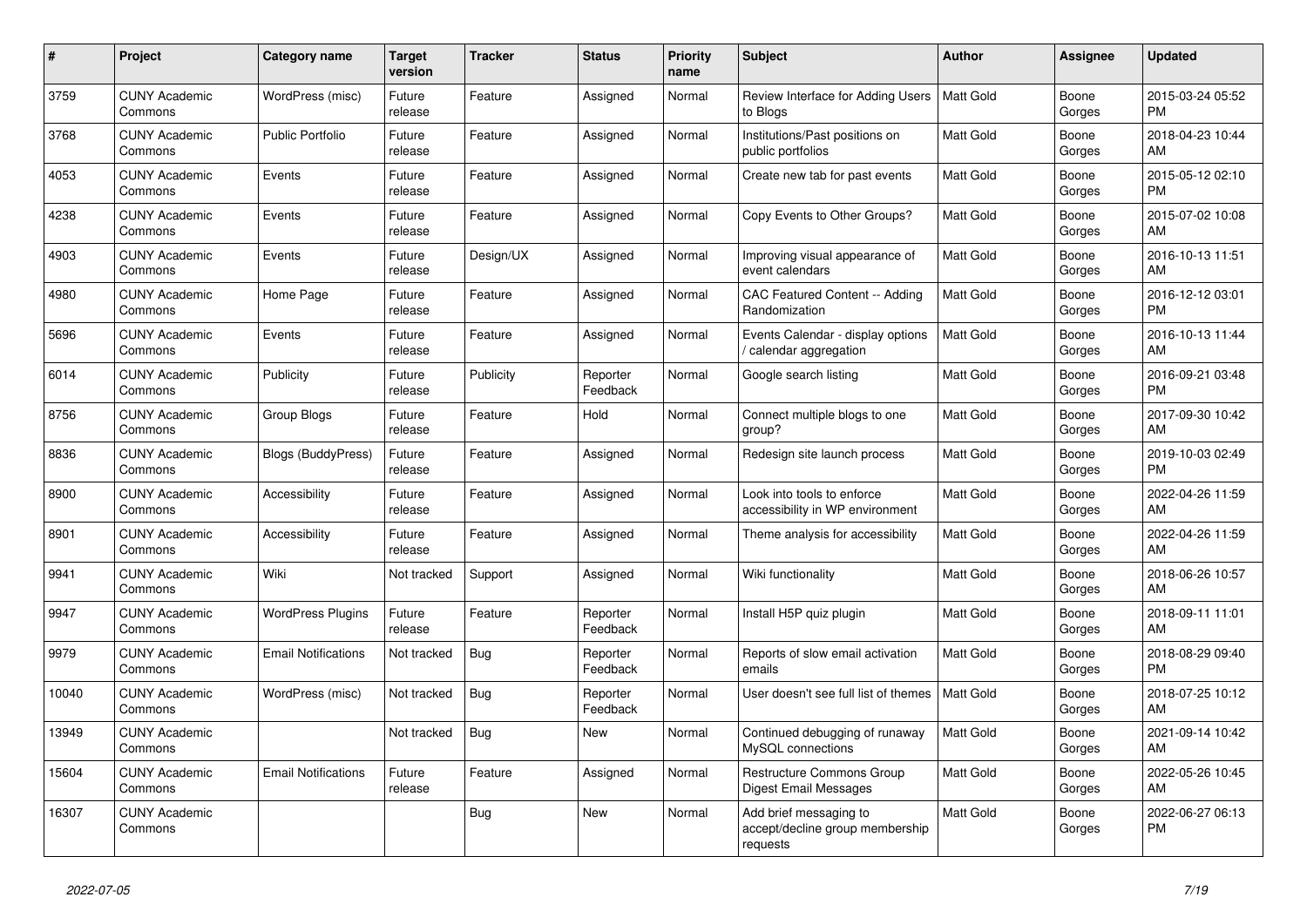| #     | <b>Project</b>                  | <b>Category name</b>     | <b>Target</b><br>version | <b>Tracker</b> | <b>Status</b>        | <b>Priority</b><br>name | <b>Subject</b>                                                                             | <b>Author</b>      | <b>Assignee</b> | <b>Updated</b>                |
|-------|---------------------------------|--------------------------|--------------------------|----------------|----------------------|-------------------------|--------------------------------------------------------------------------------------------|--------------------|-----------------|-------------------------------|
| 10678 | <b>CUNY Academic</b><br>Commons |                          | Not tracked              | Bug            | Reporter<br>Feedback | High                    | Newsletter Plugin Not Sending<br><b>Out Newsletters</b>                                    | Mark Webb          | Boone<br>Gorges | 2019-09-16 09:38<br><b>PM</b> |
| 5052  | <b>CUNY Academic</b><br>Commons | Social Paper             | Future<br>release        | Feature        | New                  | Low                     | Sentence by sentence or line by<br>line comments (SP suggestion #3)                        | Marilyn Weber      | Boone<br>Gorges | 2016-02-11 10:24<br><b>PM</b> |
| 9207  | <b>CUNY Academic</b><br>Commons |                          | Future<br>release        | Support        | Reporter<br>Feedback | Normal                  | display dashboards made in<br>Tableau?                                                     | Marilyn Weber      | Boone<br>Gorges | 2018-04-10 10:42<br>AM        |
| 6389  | <b>CUNY Academic</b><br>Commons | <b>BuddyPress Docs</b>   | Future<br>release        | Feature        | <b>New</b>           | Low                     | Make Discussion Area Visible<br>When Editing a Doc                                         | Luke Waltzer       | Boone<br>Gorges | 2016-10-21 04:16<br><b>PM</b> |
| 7981  | <b>CUNY Academic</b><br>Commons | Social Paper             | Future<br>release        | Bug            | New                  | Normal                  | Social Paper comments should<br>not go to spam                                             | Luke Waltzer       | Boone<br>Gorges | 2018-04-16 03:52<br><b>PM</b> |
| 8835  | <b>CUNY Academic</b><br>Commons | Blogs (BuddyPress)       | Future<br>release        | Feature        | New                  | Normal                  | Extend cuny is shortlinks to sites                                                         | Luke Waltzer       | Boone<br>Gorges | 2022-04-26 11:59<br>AM        |
| 9211  | <b>CUNY Academic</b><br>Commons | <b>WordPress Plugins</b> | Future<br>release        | Support        | Reporter<br>Feedback | Normal                  | Auto-Role Setting in Forum Plugin<br><b>Causing Some Confusion</b>                         | Luke Waltzer       | Boone<br>Gorges | 2018-03-13 11:44<br>AM        |
| 9895  | <b>CUNY Academic</b><br>Commons | Onboarding               | Future<br>release        | Feature        | Assigned             | Normal                  | Add "Accept Invitation"<br>link/button/function to Group<br>and/or Site invitation emails? | Luke Waltzer       | Boone<br>Gorges | 2018-06-07 12:42<br>PM        |
| 2325  | <b>CUNY Academic</b><br>Commons | BuddyPress (misc)        | Future<br>release        | Feature        | Assigned             | Low                     | Profile should have separate fields<br>for first/last names                                | local admin        | Boone<br>Gorges | 2015-11-09 06:09<br>PM        |
| 2610  | <b>CUNY Academic</b><br>Commons | Group Invitations        | Future<br>release        | Feature        | Assigned             | Low                     | Request: Custom invitation<br>message to group invites                                     | local admin        | Boone<br>Gorges | 2015-11-09 06:13<br><b>PM</b> |
| 9289  | <b>CUNY Academic</b><br>Commons | <b>WordPress Plugins</b> | Future<br>release        | Bug            | Reporter<br>Feedback | Normal                  | Email Users Plugin                                                                         | Laurie Hurson      | Boone<br>Gorges | 2018-10-24 12:34<br><b>PM</b> |
| 12121 | <b>CUNY Academic</b><br>Commons | <b>WordPress Plugins</b> | 2.0.3                    | Feature        | Reporter<br>Feedback | Normal                  | Embedding H5P Iframes on<br><b>Commons Site</b>                                            | Laurie Hurson      | Boone<br>Gorges | 2022-06-29 11:32<br>AM        |
| 12438 | <b>CUNY Academic</b><br>Commons | Courses                  | Not tracked              | <b>Bug</b>     | <b>New</b>           | Normal                  | Site appearing twice                                                                       | Laurie Hurson      | Boone<br>Gorges | 2020-02-18 01:34<br><b>PM</b> |
| 14504 | <b>CUNY Academic</b><br>Commons |                          | Not tracked              | Publicity      | Reporter<br>Feedback | Normal                  | Adding showcases to home page<br>menu                                                      | Laurie Hurson      | Boone<br>Gorges | 2022-01-19 03:26<br><b>PM</b> |
| 16199 | <b>CUNY Academic</b><br>Commons | <b>Directories</b>       | 2.0.3                    | Bug            | New                  | Normal                  | Removed "Semester" Filter from<br>Courses Directory                                        | Laurie Hurson      | Boone<br>Gorges | 2022-06-29 11:32<br>AM        |
| 3615  | <b>CUNY Academic</b><br>Commons | Redmine                  | Not tracked              | Feature        | New                  | Low                     | Create Redmine issues via email                                                            | Dominic Giglio     | Boone<br>Gorges | 2017-11-16 11:36<br>AM        |
| 13370 | <b>CUNY Academic</b><br>Commons | Group Library            | Future<br>release        | Feature        | <b>New</b>           | Normal                  | Library bulk deletion and folder<br>editina                                                | Colin McDonald     | Boone<br>Gorges | 2020-10-13 10:41<br>AM        |
| 15210 | <b>CUNY Academic</b><br>Commons | Analytics                | Not tracked              | Design/UX      | New                  | Normal                  | Google Analytics improvements                                                              | Colin McDonald     | Boone<br>Gorges | 2022-05-24 10:47<br>AM        |
| 1460  | <b>CUNY Academic</b><br>Commons | Analytics                | Future<br>release        | Feature        | Assigned             | Normal                  | <b>Update System Report</b>                                                                | <b>Brian Foote</b> | Boone<br>Gorges | 2015-11-09 06:13<br>PM        |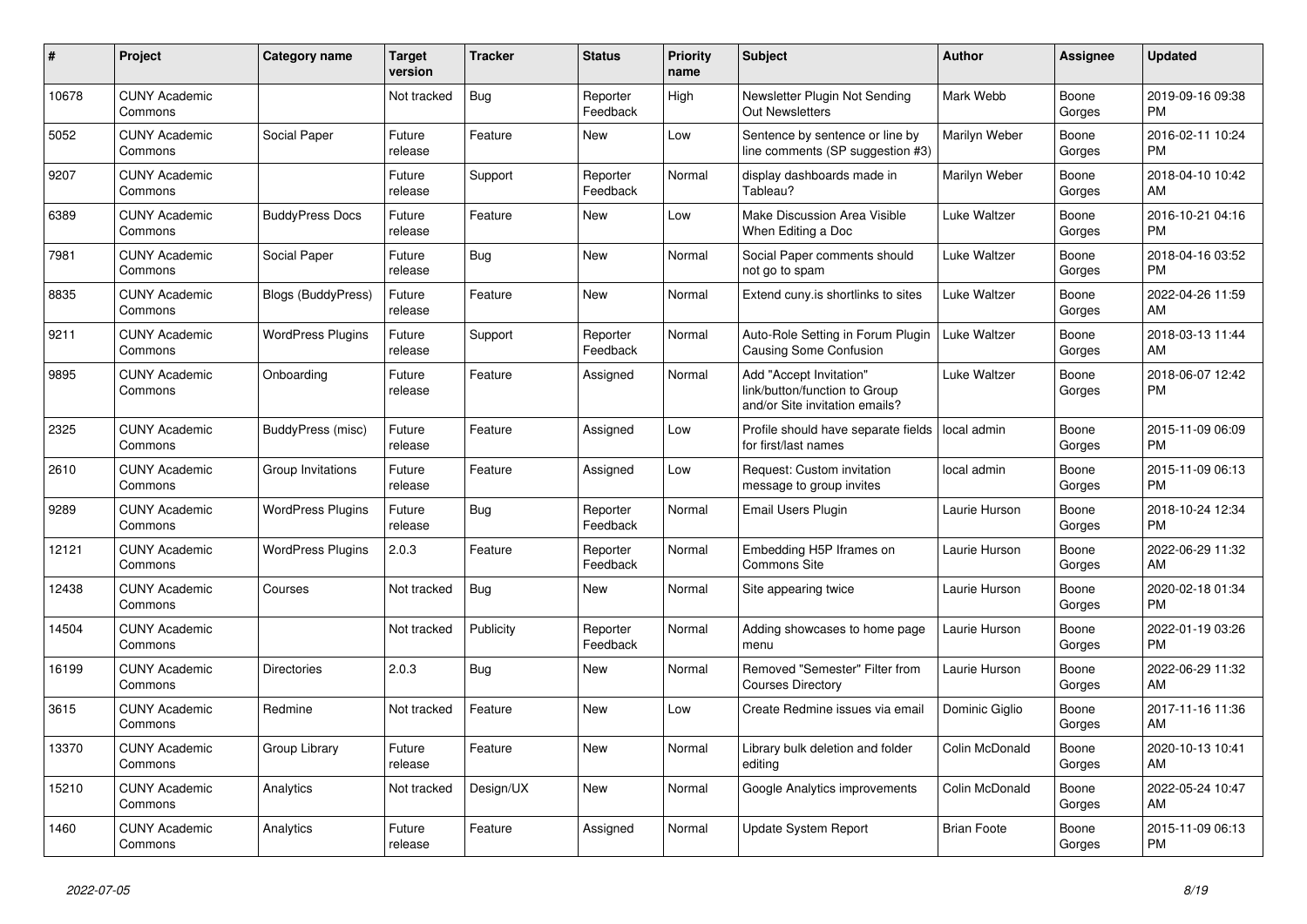| #    | Project                         | <b>Category name</b>           | <b>Target</b><br>version | <b>Tracker</b> | <b>Status</b> | <b>Priority</b><br>name | <b>Subject</b>                                                                            | <b>Author</b>       | <b>Assignee</b> | <b>Updated</b>                |
|------|---------------------------------|--------------------------------|--------------------------|----------------|---------------|-------------------------|-------------------------------------------------------------------------------------------|---------------------|-----------------|-------------------------------|
| 618  | <b>CUNY Academic</b><br>Commons | <b>BuddyPress Docs</b>         | Future<br>release        | Feature        | Assigned      | Normal                  | <b>BuddyPress Docs: export formats</b>                                                    | <b>Boone Gorges</b> | Boone<br>Gorges | 2015-11-09 05:38<br>PM        |
| 1165 | <b>CUNY Academic</b><br>Commons | <b>Email Invitations</b>       | Future<br>release        | Feature        | Assigned      | Low                     | Allow saved lists of invitees under<br>Send Invites                                       | <b>Boone Gorges</b> | Boone<br>Gorges | 2015-11-09 06:03<br><b>PM</b> |
| 1166 | <b>CUNY Academic</b><br>Commons | <b>Email Invitations</b>       | Future<br>release        | Feature        | New           | Low                     | Better organizational tools for Sent<br>Invites                                           | Boone Gorges        | Boone<br>Gorges | 2015-11-09 06:02<br><b>PM</b> |
| 1167 | <b>CUNY Academic</b><br>Commons | <b>Email Invitations</b>       | Future<br>release        | Feature        | New           | Low                     | Allow email invitations to be resent                                                      | Boone Gorges        | Boone<br>Gorges | 2015-11-12 12:53<br>AM.       |
| 1417 | <b>CUNY Academic</b><br>Commons | <b>BuddyPress Docs</b>         | Future<br>release        | Feature        | Assigned      | Low                     | Bulk actions for BuddyPress Docs                                                          | <b>Boone Gorges</b> | Boone<br>Gorges | 2016-10-17 10:41<br><b>PM</b> |
| 1422 | <b>CUNY Academic</b><br>Commons | <b>BuddyPress Docs</b>         | Future<br>release        | Feature        | Assigned      | Normal                  | Make "created Doc" activity icons<br>non-mini                                             | <b>Boone Gorges</b> | Boone<br>Gorges | 2015-11-09 05:48<br><b>PM</b> |
| 1508 | <b>CUNY Academic</b><br>Commons | WordPress (misc)               | Future<br>release        | Feature        | Assigned      | Normal                  | Share login cookies across<br>mapped domains                                              | Boone Gorges        | Boone<br>Gorges | 2012-07-02 12:12<br><b>PM</b> |
| 1744 | <b>CUNY Academic</b><br>Commons | <b>BuddyPress Docs</b>         | Future<br>release        | Feature        | Assigned      | Normal                  | Spreadsheet-style Docs                                                                    | <b>Boone Gorges</b> | Boone<br>Gorges | 2015-11-09 06:13<br>PM        |
| 3002 | <b>CUNY Academic</b><br>Commons | Search                         | Future<br>release        | Feature        | Assigned      | Normal                  | Overhaul CAC search by using<br>external search appliance                                 | <b>Boone Gorges</b> | Boone<br>Gorges | 2020-07-15 03:05<br><b>PM</b> |
| 3048 | <b>CUNY Academic</b><br>Commons | <b>Public Portfolio</b>        | Future<br>release        | Feature        | New           | Low                     | Images for rich text profile fields                                                       | Boone Gorges        | Boone<br>Gorges | 2014-02-19 12:56<br>PM.       |
| 3193 | <b>CUNY Academic</b><br>Commons | Group Forums                   | Future<br>release        | Feature        | Assigned      | Normal                  | bbPress 2.x dynamic roles and<br><b>RBE</b>                                               | Boone Gorges        | Boone<br>Gorges | 2014-09-30 01:30<br><b>PM</b> |
| 3230 | <b>CUNY Academic</b><br>Commons | Internal Tools and<br>Workflow | Not tracked              | Feature        | Assigned      | High                    | Scripts for quicker<br>provisioning/updating of<br>development environments               | Boone Gorges        | Boone<br>Gorges | 2016-01-26 04:54<br><b>PM</b> |
| 3580 | <b>CUNY Academic</b><br>Commons | Group Blogs                    | Future<br>release        | Feature        | New           | Normal                  | Multiple blogs per group                                                                  | Boone Gorges        | Boone<br>Gorges | 2018-02-20 02:02<br>PM.       |
| 4481 | <b>CUNY Academic</b><br>Commons | Events                         | Future<br>release        | Feature        | New           | Normal                  | Group admins/mods should have<br>the ability to unlink an event from<br>the group         | <b>Boone Gorges</b> | Boone<br>Gorges | 2017-04-24 03:53<br><b>PM</b> |
| 5234 | <b>CUNY Academic</b><br>Commons | Membership                     | Future<br>release        | Feature        | Assigned      | Normal                  | Write Unconfirmed patch for WP                                                            | Boone Gorges        | Boone<br>Gorges | 2016-10-24 11:18<br>AM        |
| 7022 | <b>CUNY Academic</b><br>Commons | Announcements                  | Future<br>release        | <b>Bug</b>     | New           | Normal                  | Sitewide announcements should<br>be displayed on, and dismissable<br>from, mapped domains | <b>Boone Gorges</b> | Boone<br>Gorges | 2018-03-22 10:18<br>AM        |
| 7663 | <b>CUNY Academic</b><br>Commons | Social Paper                   | Future<br>release        | <b>Bug</b>     | New           | Normal                  | Social Paper notifications not<br>formatted correctly on secondary<br>sites               | Boone Gorges        | Boone<br>Gorges | 2018-04-16 03:52<br>PM.       |
| 9926 | <b>CUNY Academic</b><br>Commons | <b>WordPress Plugins</b>       | Future<br>release        | Bug            | New           | Normal                  | twitter-mentions-as-comments<br>cron jobs can run long                                    | Boone Gorges        | Boone<br>Gorges | 2018-10-24 12:34<br><b>PM</b> |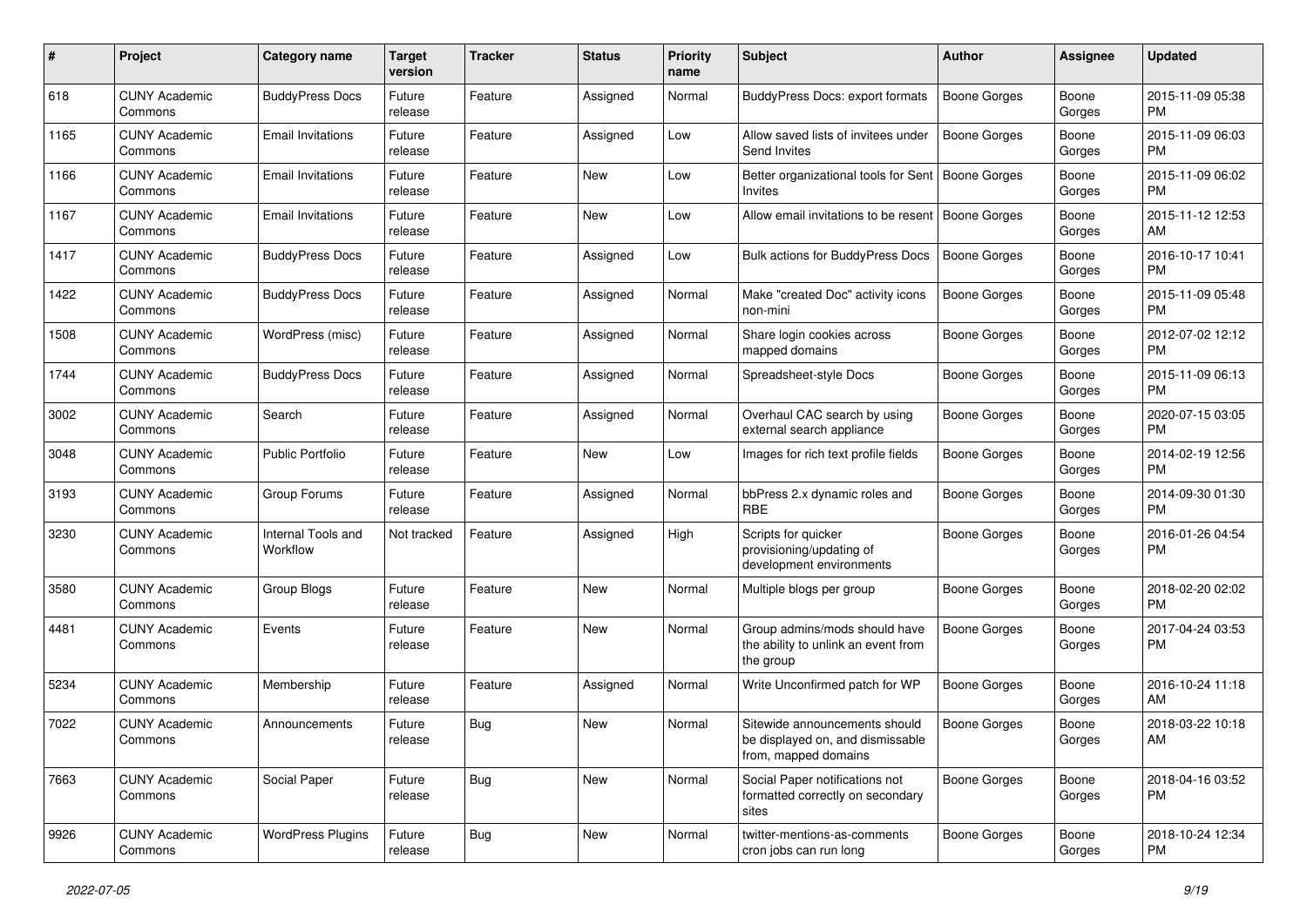| #     | Project                         | <b>Category name</b>       | Target<br>version | <b>Tracker</b> | <b>Status</b>        | Priority<br>name | <b>Subject</b>                                                                             | <b>Author</b>       | <b>Assignee</b> | <b>Updated</b>                |
|-------|---------------------------------|----------------------------|-------------------|----------------|----------------------|------------------|--------------------------------------------------------------------------------------------|---------------------|-----------------|-------------------------------|
| 10794 | <b>CUNY Academic</b><br>Commons | Performance                | Not tracked       | Bug            | New                  | Normal           | Memcached connection<br>occasionally breaks                                                | Boone Gorges        | Boone<br>Gorges | 2018-12-06 03:30<br>PM.       |
| 11945 | <b>CUNY Academic</b><br>Commons | Reckoning                  | Future<br>release | Feature        | Reporter<br>Feedback | Normal           | Add Comments bubble to<br>Reckoning views                                                  | Boone Gorges        | Boone<br>Gorges | 2019-11-12 05:14<br><b>PM</b> |
| 12042 | <b>CUNY Academic</b><br>Commons | <b>Email Notifications</b> | Future<br>release | Feature        | <b>New</b>           | Normal           | Improved error logging for BPGES<br>send queue                                             | <b>Boone Gorges</b> | Boone<br>Gorges | 2021-11-19 12:25<br><b>PM</b> |
| 12091 | <b>CUNY Academic</b><br>Commons | <b>Group Files</b>         | Future<br>release | Feature        | <b>New</b>           | Normal           | Improved pre-upload file validation<br>for bp-group-documents                              | <b>Boone Gorges</b> | Boone<br>Gorges | 2019-11-14 01:21<br><b>PM</b> |
| 12911 | <b>CUNY Academic</b><br>Commons |                            | Not tracked       | Feature        | New                  | Normal           | Block access to xmlrpc.php based<br>on User-Agent                                          | <b>Boone Gorges</b> | Boone<br>Gorges | 2020-06-09 05:12<br>PM.       |
| 13466 | <b>CUNY Academic</b><br>Commons | Cavalcade                  | Future<br>release | Feature        | New                  | Normal           | Automated cleanup for duplicate<br>Cavalcade tasks                                         | Boone Gorges        | Boone<br>Gorges | 2020-10-13 05:24<br><b>PM</b> |
| 13835 | <b>CUNY Academic</b><br>Commons | WordPress (misc)           | Future<br>release | Feature        | <b>New</b>           | Normal           | Allow OneSearch widget to have<br>'CUNY' as campus                                         | Boone Gorges        | Boone<br>Gorges | 2021-11-19 12:39<br><b>PM</b> |
| 14184 | <b>CUNY Academic</b><br>Commons | <b>Public Portfolio</b>    | Future<br>release | Feature        | <b>New</b>           | Normal           | Centralized mechanism for storing<br>Campus affiliations                                   | Boone Gorges        | Boone<br>Gorges | 2022-01-04 11:35<br>AM        |
| 14309 | <b>CUNY Academic</b><br>Commons | Group Library              | Future<br>release | Feature        | New                  | Normal           | Better handling of<br>bp group document file download<br>attempts when file is not present | Boone Gorges        | Boone<br>Gorges | 2021-11-19 12:28<br><b>PM</b> |
| 14987 | <b>CUNY Academic</b><br>Commons | <b>WordPress Plugins</b>   | Future<br>release | <b>Bug</b>     | <b>New</b>           | Normal           | Elementor update causes<br>database freeze-up                                              | Boone Gorges        | Boone<br>Gorges | 2021-11-29 12:02<br><b>PM</b> |
| 15883 | <b>CUNY Academic</b><br>Commons |                            | 2.1.0             | Feature        | New                  | Normal           | Release BPGES update                                                                       | Boone Gorges        | Boone<br>Gorges | 2022-05-26 10:39<br>AM        |
| 16092 | <b>CUNY Academic</b><br>Commons |                            | Future<br>release | Feature        | Hold                 | Normal           | Don't show main site in Site<br>search results                                             | Boone Gorges        | Boone<br>Gorges | 2022-05-17 03:12<br>PM.       |
| 5827  | <b>CUNY Academic</b><br>Commons | <b>Public Portfolio</b>    | Future<br>release | Bug            | Assigned             | Normal           | Academic Interests square bracket<br>links not working                                     | scott voth          | Chris Stein     | 2016-08-11 11:59<br><b>PM</b> |
| 10354 | <b>CUNY Academic</b><br>Commons | <b>Public Portfolio</b>    | Future<br>release | Feature        | New                  | Normal           | Opt out of Having a Profile Page                                                           | scott voth          | Chris Stein     | 2020-05-12 10:43<br>AM        |
| 2754  | <b>CUNY Academic</b><br>Commons | Design                     | Future<br>release | Feature        | Assigned             | Normal           | Determine strategy for CAC logo<br>handling in top header                                  | Micki Kaufman       | Chris Stein     | 2015-01-05 08:53<br>PM.       |
| 365   | <b>CUNY Academic</b><br>Commons | WordPress (misc)           | Future<br>release | Feature        | Assigned             | Normal           | <b>Create Mouseover Tooltips</b><br>throughout Site                                        | Matt Gold           | Chris Stein     | 2015-11-09 06:18<br><b>PM</b> |
| 1544  | <b>CUNY Academic</b><br>Commons | Groups (misc)              | Future<br>release | Feature        | Reporter<br>Feedback | Normal           | Group Filtering and Sorting                                                                | <b>Matt Gold</b>    | Chris Stein     | 2019-03-01 02:25<br><b>PM</b> |
| 3354  | <b>CUNY Academic</b><br>Commons | <b>Group Files</b>         | Future<br>release | Feature        | Assigned             | Low              | Allow Group Download of Multiple<br><b>Selected Files</b>                                  | <b>Matt Gold</b>    | Chris Stein     | 2014-08-01 08:50<br>AM        |
| 3770  | <b>CUNY Academic</b><br>Commons | Public Portfolio           | Future<br>release | Feature        | Assigned             | Normal           | Improve Layout/Formatting of<br>Positions Area on Public Portfolios                        | Matt Gold           | Chris Stein     | 2015-04-01 09:17<br><b>PM</b> |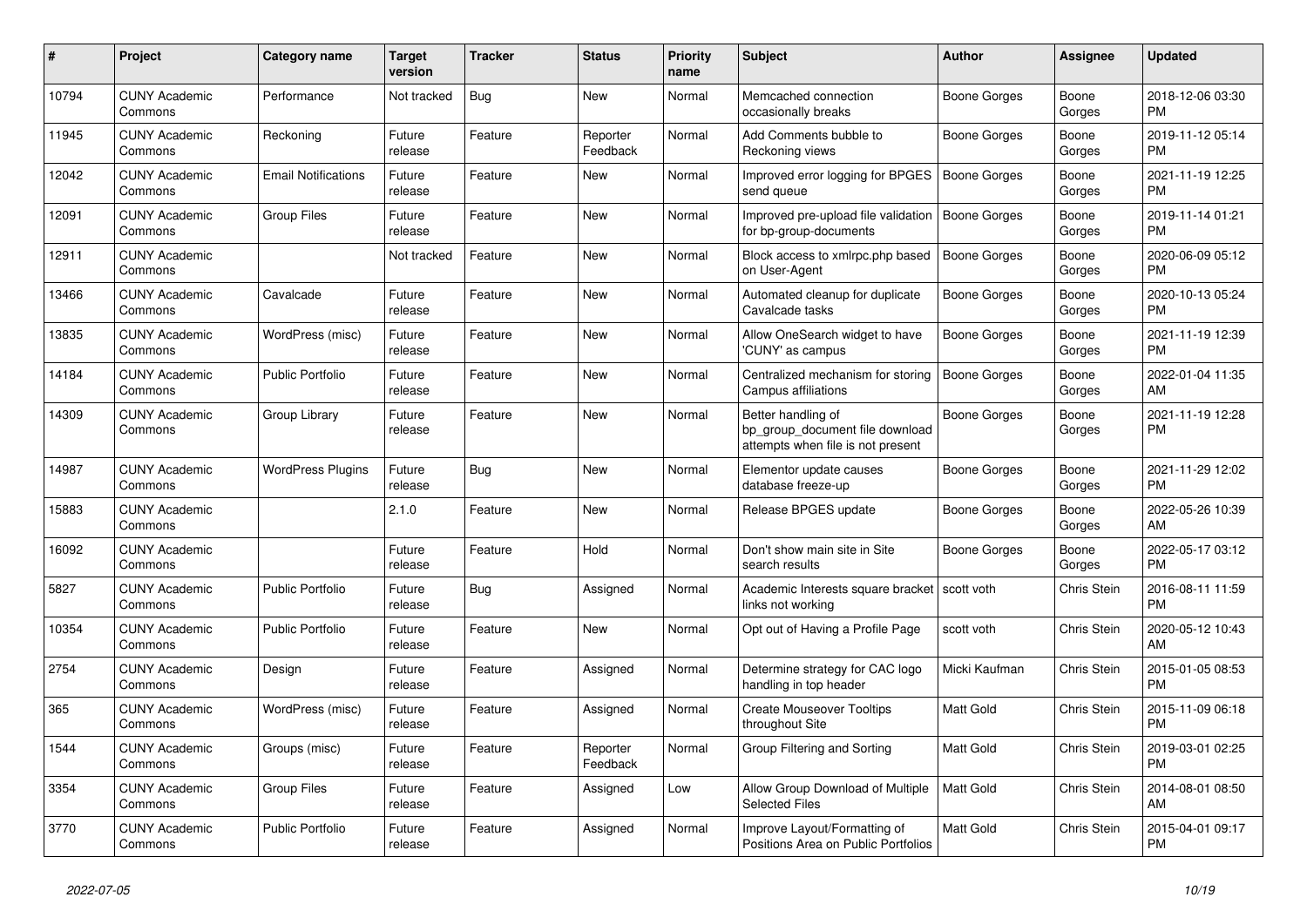| #     | Project                         | <b>Category name</b>           | <b>Target</b><br>version | <b>Tracker</b> | <b>Status</b> | <b>Priority</b><br>name | <b>Subject</b>                                                   | <b>Author</b>    | Assignee            | <b>Updated</b>                |
|-------|---------------------------------|--------------------------------|--------------------------|----------------|---------------|-------------------------|------------------------------------------------------------------|------------------|---------------------|-------------------------------|
| 9028  | <b>CUNY Academic</b><br>Commons | Onboarding                     | Future<br>release        | Feature        | Assigned      | Normal                  | suggest groups to new members<br>during the registration process | <b>Matt Gold</b> | Chris Stein         | 2018-10-24 12:34<br><b>PM</b> |
| 860   | <b>CUNY Academic</b><br>Commons | Design                         | Future<br>release        | Design/UX      | Assigned      | Normal                  | <b>Standardize Button Treatment</b><br><b>Across the Commons</b> | Chris Stein      | Chris Stein         | 2014-05-01 09:45<br>AM        |
| 2881  | <b>CUNY Academic</b><br>Commons | <b>Public Portfolio</b>        | Future<br>release        | Feature        | Assigned      | Normal                  | Redesign the UX for Profiles                                     | Chris Stein      | Chris Stein         | 2016-10-13 12:45<br><b>PM</b> |
| 3059  | <b>CUNY Academic</b><br>Commons | Group Forums                   | Future<br>release        | Design/UX      | New           | Normal                  | Forum Post Permissable Content<br><b>Explanatory Text</b>        | Chris Stein      | Chris Stein         | 2015-04-02 11:27<br>AM        |
| 2832  | <b>CUNY Academic</b><br>Commons | <b>Public Portfolio</b>        | Future<br>release        | Feature        | Assigned      | Normal                  | Improve interface for (not)<br>auto-linking profile fields       | Boone Gorges     | Chris Stein         | 2015-01-05 08:52<br><b>PM</b> |
| 3330  | <b>CUNY Academic</b><br>Commons | My Commons                     | Future<br>release        | Feature        | Assigned      | Normal                  | "Commons Information" tool                                       | Boone Gorges     | Chris Stein         | 2014-09-22 08:46<br><b>PM</b> |
| 8078  | <b>CUNY Academic</b><br>Commons | <b>WordPress Plugins</b>       | Future<br>release        | System Upgrade | Assigned      | Normal                  | <b>CommentPress Updates</b>                                      | Margaret Galvan  | Christian<br>Wach   | 2017-05-08 03:49<br><b>PM</b> |
| 13199 | <b>CUNY Academic</b><br>Commons | Group Forums                   | Future<br>release        | Feature        | New           | Normal                  | Favoring Groups over bbPress<br>plugin                           | Colin McDonald   | Colin<br>McDonald   | 2021-11-19 12:28<br><b>PM</b> |
| 4438  | <b>CUNY Academic</b><br>Commons | Events                         | Future<br>release        | <b>Bug</b>     | Assigned      | Normal                  | Events Calendar - Export<br><b>Recurring Events</b>              | scott voth       | Daniel Jones        | 2016-05-23 04:25<br><b>PM</b> |
| 5268  | <b>CUNY Academic</b><br>Commons | Group Forums                   | Future<br>release        | Bug            | Assigned      | Normal                  | Long-time to post to multiple<br>groups                          | Luke Waltzer     | Daniel Jones        | 2016-09-07 06:31<br><b>PM</b> |
| 2167  | <b>CUNY Academic</b><br>Commons | WordPress (misc)               | Future<br>release        | Bug            | Assigned      | Normal                  | <b>CAC-Livestream Plugin Issues</b>                              | Michael Smith    | Dominic<br>Giglio   | 2015-01-02 03:06<br><b>PM</b> |
| 412   | <b>CUNY Academic</b><br>Commons | <b>WordPress Themes</b>        | Future<br>release        | Feature        | Assigned      | Normal                  | <b>Featured Themes</b>                                           | <b>Matt Gold</b> | Dominic<br>Giglio   | 2015-01-05 08:44<br><b>PM</b> |
| 940   | <b>CUNY Academic</b><br>Commons | Redmine                        | Future<br>release        | Feature        | Assigned      | Low                     | Communication with users after<br>releases                       | <b>Matt Gold</b> | Dominic<br>Giglio   | 2012-09-09 04:36<br><b>PM</b> |
| 1983  | <b>CUNY Academic</b><br>Commons | Home Page                      | Future<br>release        | Feature        | Assigned      | Low                     | Media Library integration with<br>Featured Content plugin        | Boone Gorges     | Dominic<br>Giglio   | 2014-03-17 10:34<br>AM        |
| 9835  | <b>CUNY Academic</b><br>Commons | Group Forums                   | Future<br>release        | Bug            | Assigned      | Normal                  | add a "like" function?                                           | Marilyn Weber    | <b>Erik Trainer</b> | 2018-06-05 01:49<br><b>PM</b> |
| 13331 | <b>CUNY Academic</b><br>Commons | Site cloning                   | Future<br>release        | Bug            | <b>New</b>    | Normal                  | Combine Site Template and Clone   Boone Gorges<br>operations     |                  | Jeremy Felt         | 2021-11-19 12:39<br><b>PM</b> |
| 13891 | <b>CUNY Academic</b><br>Commons | Internal Tools and<br>Workflow | 2.1.0                    | Feature        | <b>New</b>    | Normal                  | Migrate automated linting to<br>GitHub Actions                   | Boone Gorges     | Jeremy Felt         | 2022-06-29 11:13<br>AM        |
| 15194 | <b>CUNY Academic</b><br>Commons | Internal Tools and<br>Workflow | 2.1.0                    | Feature        | <b>New</b>    | Normal                  | PHPCS sniff for un-restored<br>switch_to_blog() calls            | Boone Gorges     | Jeremy Felt         | 2022-05-26 10:45<br>AM        |
| 8666  | <b>CUNY Academic</b><br>Commons | Teaching                       | Not tracked              | Documentation  | Assigned      | Normal                  | Create Teaching on the Commons<br>Resource Page                  | <b>Matt Gold</b> | Laurie Hurson       | 2019-09-23 03:16<br><b>PM</b> |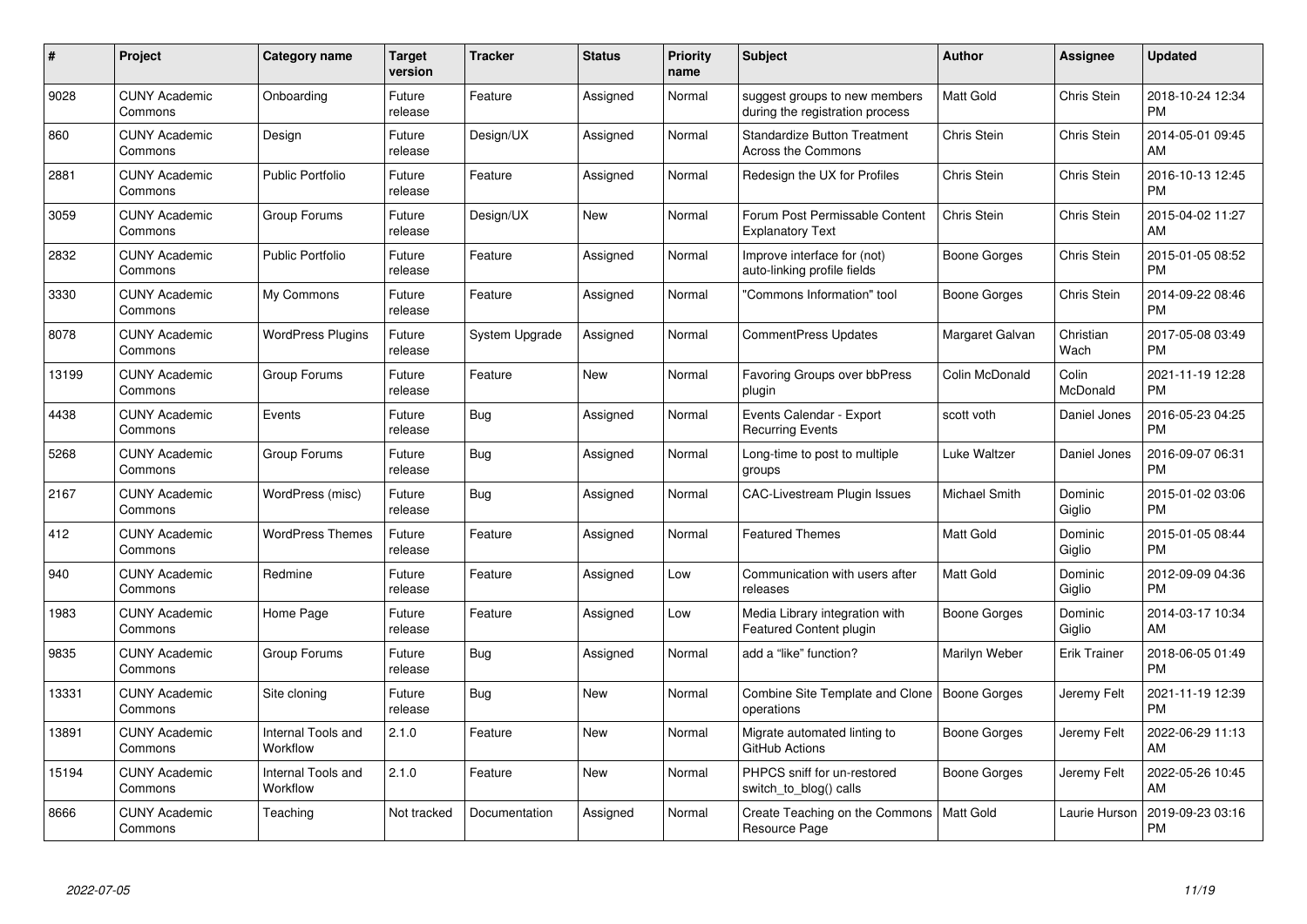| #     | Project                         | <b>Category name</b>    | <b>Target</b><br>version | <b>Tracker</b> | <b>Status</b>        | Priority<br>name | <b>Subject</b>                                                                        | <b>Author</b>                | <b>Assignee</b>    | <b>Updated</b>                |
|-------|---------------------------------|-------------------------|--------------------------|----------------|----------------------|------------------|---------------------------------------------------------------------------------------|------------------------------|--------------------|-------------------------------|
| 11879 | <b>CUNY Academic</b><br>Commons |                         | Not tracked              | Bug            | New                  | Normal           | Hypothesis comments appearing<br>on multiple, different pdfs across<br>blogs          | Laurie Hurson                | Laurie Hurson      | 2019-09-19 02:39<br>PM.       |
| 12446 | <b>CUNY Academic</b><br>Commons | Groups (misc)           | Future<br>release        | Feature        | Reporter<br>Feedback | Normal           | Toggle default site to group forum<br>posting                                         | Laurie Hurson                | Laurie Hurson      | 2020-03-10 11:57<br>AM.       |
| 14475 | <b>CUNY Academic</b><br>Commons |                         | Not tracked              | Publicity      | New                  | Normal           | OER Showcase Page                                                                     | Laurie Hurson                | Laurie Hurson      | 2021-09-14 10:46<br>AM        |
| 11517 | <b>CUNY Academic</b><br>Commons |                         | Not tracked              | Feature        | Assigned             | Normal           | wp-accessibility plugin should not<br>strip 'target="_blank"' by default              | Boone Gorges                 | Laurie Hurson      | 2019-09-24 09:57<br>AM.       |
| 5955  | <b>CUNY Academic</b><br>Commons | Outreach                | Future<br>release        | Feature        | Assigned             | Normal           | Create auto-newsletter for<br>commons members                                         | Matt Gold                    | Luke Waltzer       | 2016-08-30 10:34<br>AM        |
| 6078  | <b>CUNY Academic</b><br>Commons | Blogs (BuddyPress)      | Future<br>release        | Feature        | New                  | Normal           | <b>Explore Adding Network Blog</b><br>Metadata Plugin                                 | Luke Waltzer                 | Luke Waltzer       | 2016-10-11 10:29<br><b>PM</b> |
| 2666  | <b>CUNY Academic</b><br>Commons | About page              | Not tracked              | Documentation  | Assigned             | Normal           | <b>Update About Text</b>                                                              | Chris Stein                  | Luke Waltzer       | 2016-03-04 11:19<br>AM        |
| 12392 | <b>CUNY Academic</b><br>Commons | Help/Codex              | Not tracked              | Documentation  | New                  | Normal           | <b>Updates to Common Commons</b><br>Questions on Help Page                            | scott voth                   | Margaret<br>Galvan | 2020-02-11 10:53<br>AM        |
| 6298  | <b>CUNY Academic</b><br>Commons | <b>User Experience</b>  | Not tracked              | Design/UX      | Assigned             | Normal           | Examine data from survey                                                              | Matt Gold                    | Margaret<br>Galvan | 2016-10-14 12:16<br>PM.       |
| 7828  | <b>CUNY Academic</b><br>Commons |                         | Not tracked              | Feature        | Assigned             | Normal           | Theme Assessment 2017                                                                 | Margaret Galvan              | Margaret<br>Galvan | 2017-05-02 10:41<br><b>PM</b> |
| 8211  | <b>CUNY Academic</b><br>Commons | <b>WordPress Themes</b> | Future<br>release        | Feature        | New                  | Normal           | Theme Suggestions: Material<br>Design-Inspired Themes                                 | Margaret Galvan              | Margaret<br>Galvan | 2017-08-07 02:48<br><b>PM</b> |
| 9420  | <b>CUNY Academic</b><br>Commons | cuny.is                 | Not tracked              | Feature        | <b>New</b>           | Normal           | Request for http://cuny.is/streams                                                    | Raffi<br>Khatchadourian      | Marilyn<br>Weber   | 2018-04-02 10:08<br>AM        |
| 3509  | <b>CUNY Academic</b><br>Commons | Publicity               | 1.7                      | Publicity      | New                  | Normal           | Create 1.7 digital signage imagery                                                    | Micki Kaufman                | Marilyn<br>Weber   | 2014-10-01 12:40<br><b>PM</b> |
| 8837  | <b>CUNY Academic</b><br>Commons |                         | Not tracked              | Feature        | Assigned             | Normal           | Create a form to request info from<br>people requesting premium<br>themes and plugins | <b>Matt Gold</b>             | Marilyn<br>Weber   | 2017-11-14 03:35<br><b>PM</b> |
| 12382 | <b>CUNY Academic</b><br>Commons | Membership              | Not tracked              | Support        | New                  | Normal           | Email request change                                                                  | Marilyn Weber                | Marilyn<br>Weber   | 2020-02-06 12:56<br>PM.       |
| 4972  | <b>CUNY Academic</b><br>Commons | Analytics               | Not tracked              | <b>Bug</b>     | New                  | Normal           | <b>Newsletter Analytics</b>                                                           | Stephen Real                 | Matt Gold          | 2015-12-09 12:54<br><b>PM</b> |
| 10839 | <b>CUNY Academic</b><br>Commons | About page              | Not tracked              | Support        | New                  | Normal           | <b>Mission Statement Needs</b><br>Revision                                            | scott voth                   | Matt Gold          | 2018-12-26 10:58<br>AM        |
| 11493 | <b>CUNY Academic</b><br>Commons | Domain Mapping          | Not tracked              | Support        | Reporter<br>Feedback | Normal           | Domain Mapping Request - Talia<br>Schaffer                                            | scott voth                   | Matt Gold          | 2019-08-06 08:39<br>AM        |
| 4225  | <b>CUNY Academic</b><br>Commons | DiRT Integration        | Future<br>release        | Design/UX      | New                  | Normal           | Add information to DIRT page (in<br>Create a Group)                                   | Samantha Raddatz   Matt Gold |                    | 2015-06-26 03:14<br><b>PM</b> |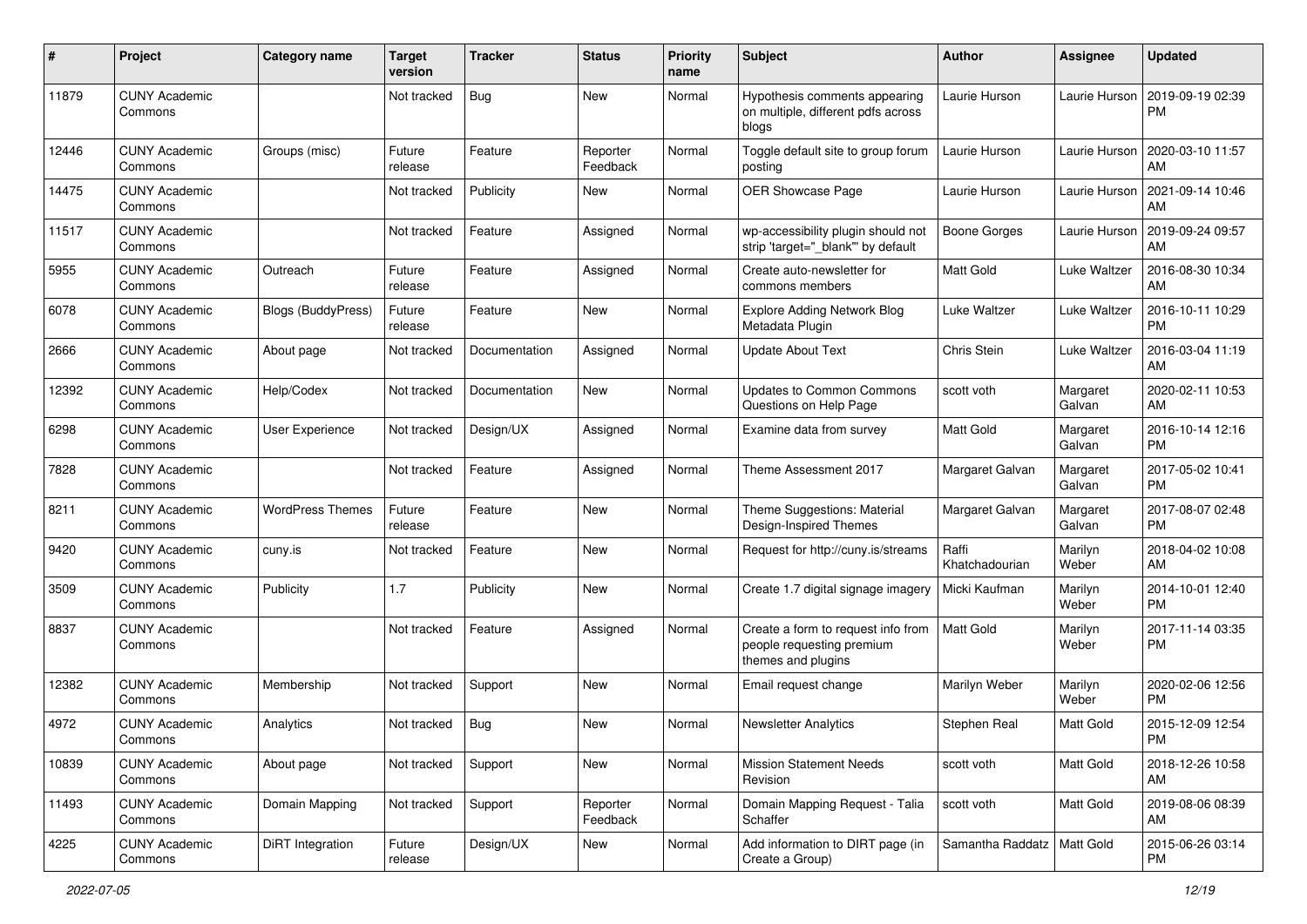| #     | Project                         | <b>Category name</b>     | <b>Target</b><br>version | <b>Tracker</b> | <b>Status</b>        | <b>Priority</b><br>name | <b>Subject</b>                                                                       | <b>Author</b>           | Assignee           | <b>Updated</b>                |
|-------|---------------------------------|--------------------------|--------------------------|----------------|----------------------|-------------------------|--------------------------------------------------------------------------------------|-------------------------|--------------------|-------------------------------|
| 3691  | <b>CUNY Academic</b><br>Commons | <b>WordPress Plugins</b> | Future<br>release        | Bug            | <b>New</b>           | Normal                  | <b>WPMU Domain Mapping</b><br>Debugging on cdev                                      | Raymond Hoh             | Matt Gold          | 2014-12-12 09:04<br>AM        |
| 8498  | <b>CUNY Academic</b><br>Commons | <b>WordPress Plugins</b> | Future<br>release        | Feature        | <b>New</b>           | Low                     | <b>Gravity Forms Email Users</b>                                                     | Raffi<br>Khatchadourian | Matt Gold          | 2017-10-13 12:58<br><b>PM</b> |
| 370   | <b>CUNY Academic</b><br>Commons | Registration             | Future<br>release        | Feature        | Assigned             | High                    | Guest Accounts                                                                       | Matt Gold               | Matt Gold          | 2015-04-09 09:33<br><b>PM</b> |
| 3657  | <b>CUNY Academic</b><br>Commons | WordPress (misc)         | Not tracked              | Feature        | <b>New</b>           | Normal                  | Create alert for GC email<br>addresses                                               | <b>Matt Gold</b>        | Matt Gold          | 2016-04-14 11:29<br><b>PM</b> |
| 8898  | <b>CUNY Academic</b><br>Commons | Social Paper             | Not tracked              | Feature        | Assigned             | Normal                  | Usage data on docs and social<br>paper                                               | Matt Gold               | Matt Gold          | 2017-11-16 11:32<br>AM        |
| 9015  | <b>CUNY Academic</b><br>Commons | Groups (misc)            | Not tracked              | Outreach       | Assigned             | Normal                  | Email group admins the email<br>addresses of their groups                            | <b>Matt Gold</b>        | Matt Gold          | 2018-01-02 09:54<br>AM        |
| 8607  | <b>CUNY Academic</b><br>Commons |                          | Not tracked              | Support        | <b>New</b>           | Normal                  | Paypal?                                                                              | Marilyn Weber           | Matt Gold          | 2018-05-15 01:37<br><b>PM</b> |
| 2175  | <b>CUNY Academic</b><br>Commons | WordPress (misc)         | Not tracked              | Support        | Assigned             | Normal                  | Subscibe 2 vs. Jetpack<br>subscription options                                       | local admin             | Matt Gold          | 2016-01-26 04:58<br><b>PM</b> |
| 12484 | <b>CUNY Academic</b><br>Commons |                          | Not tracked              | Support        | Reporter<br>Feedback | Normal                  | Sign up Code for COIL Course<br>starting in March                                    | Laurie Hurson           | Matt Gold          | 2020-03-02 02:26<br><b>PM</b> |
| 11545 | <b>CUNY Academic</b><br>Commons | <b>WordPress Plugins</b> | Not tracked              | Support        | New                  | Normal                  | Twitter searches in WordPress                                                        | Gina Cherry             | Matt Gold          | 2019-09-23 01:03<br><b>PM</b> |
| 8902  | <b>CUNY Academic</b><br>Commons | Design                   | Not tracked              | Feature        | Assigned             | Normal                  | Report back on research on<br><b>BuddyPress themes</b>                               | <b>Matt Gold</b>        | Michael Smith      | 2017-11-10 12:31<br><b>PM</b> |
| 3506  | <b>CUNY Academic</b><br>Commons | Publicity                | 1.7                      | Publicity      | <b>New</b>           | Normal                  | Prepare 1.7 email messaging                                                          | Micki Kaufman           | Micki<br>Kaufman   | 2014-10-01 12:36<br><b>PM</b> |
| 6392  | <b>CUNY Academic</b><br>Commons | Group Forums             | Future<br>release        | Design/UX      | Assigned             | Low                     | Composition/Preview Panes in<br>Forum Posts                                          | Luke Waltzer            | Paige Dupont       | 2016-10-21 04:26<br><b>PM</b> |
| 7624  | <b>CUNY Academic</b><br>Commons | BuddyPress (misc)        | Future<br>release        | Design/UX      | <b>New</b>           | Normal                  | <b>BP</b> Notifications                                                              | Luke Waltzer            | Paige Dupont       | 2017-02-08 10:43<br><b>PM</b> |
| 11393 | <b>CUNY Academic</b><br>Commons |                          | Not tracked              | Publicity      | <b>New</b>           | Normal                  | After 1.15 release, ceate a hero<br>slide and post about adding a site<br>to a group | scott voth              | Patrick<br>Sweeney | 2019-05-14 10:32<br>AM        |
| 11624 | <b>CUNY Academic</b><br>Commons | WordPress (misc)         | Not tracked              | Support        | <b>New</b>           | Normal                  | Change pages into posts or swap<br>database for a Commons site?                      | Stephen Klein           | Raymond<br>Hoh     | 2019-07-09 11:04<br>AM        |
| 3492  | <b>CUNY Academic</b><br>Commons | <b>WordPress Themes</b>  | Future<br>release        | Support        | Assigned             | Normal                  | Add CBOX theme to the<br>Commons                                                     | scott voth              | Raymond<br>Hoh     | 2014-10-08 05:55<br><b>PM</b> |
| 4535  | <b>CUNY Academic</b><br>Commons | My Commons               | Future<br>release        | <b>Bug</b>     | New                  | Low                     | My Commons filter issue                                                              | scott voth              | Raymond<br>Hoh     | 2015-09-01 11:17<br>AM        |
| 13946 | <b>CUNY Academic</b><br>Commons | <b>WordPress Plugins</b> | 2.1.0                    | Support        | Assigned             | Normal                  | Custom Embed handler For<br>OneDrive files                                           | scott voth              | Raymond<br>Hoh     | 2022-05-26 10:46<br>AM        |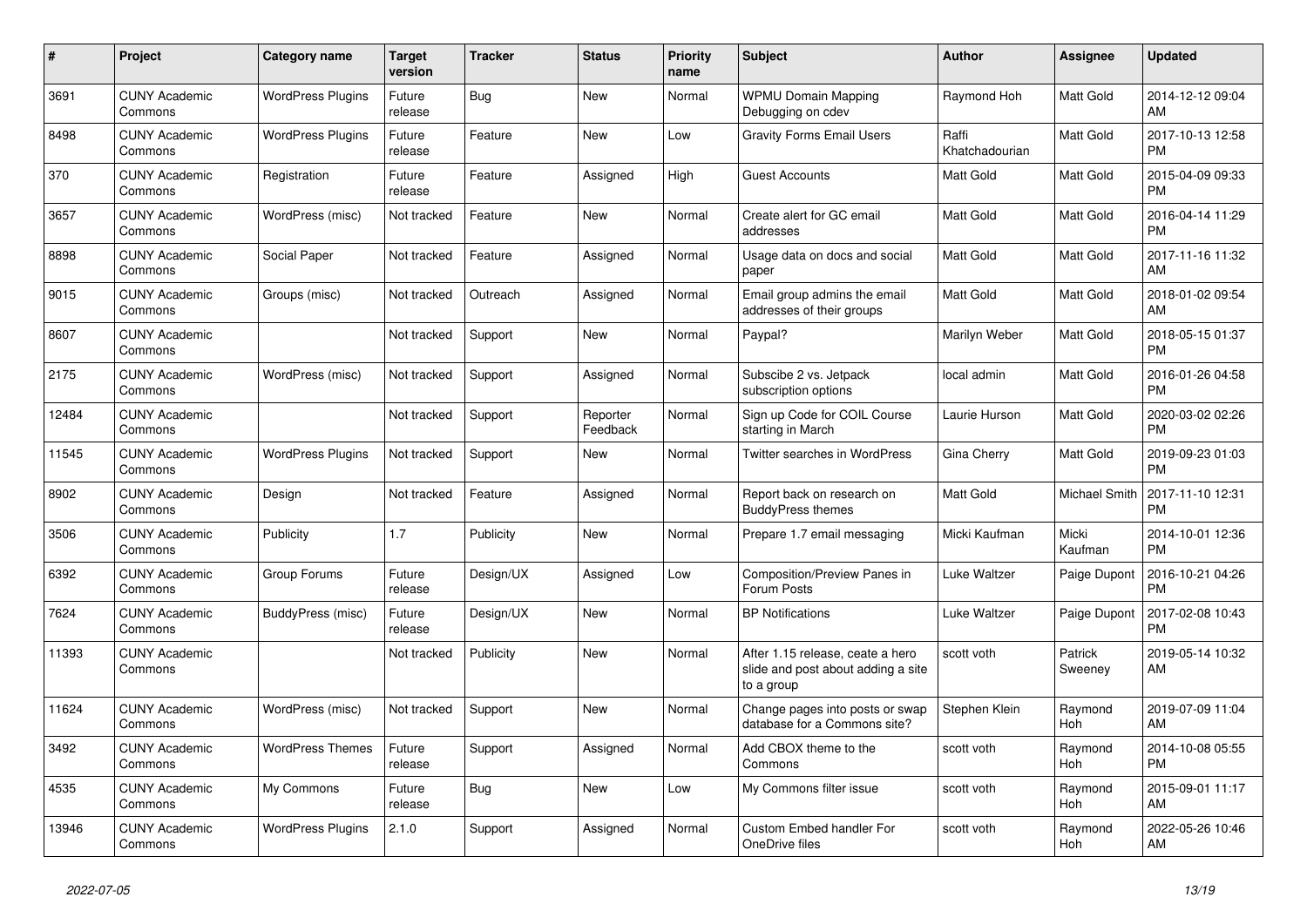| #     | Project                         | <b>Category name</b>       | <b>Target</b><br>version | <b>Tracker</b> | <b>Status</b>        | Priority<br>name | <b>Subject</b>                                                                | Author                  | <b>Assignee</b> | <b>Updated</b>                |
|-------|---------------------------------|----------------------------|--------------------------|----------------|----------------------|------------------|-------------------------------------------------------------------------------|-------------------------|-----------------|-------------------------------|
| 14994 | <b>CUNY Academic</b><br>Commons | cdev.gc.cuny.edu           | Not tracked              | Support        | In Progress          | Normal           | Clear Cache on CDEV                                                           | scott voth              | Raymond<br>Hoh  | 2021-12-07 03:51<br><b>PM</b> |
| 16245 | <b>CUNY Academic</b><br>Commons | WordPress (misc)           |                          | <b>Bug</b>     | Reporter<br>Feedback | Normal           | Save Button missing on<br>WordPress Profile page                              | scott voth              | Raymond<br>Hoh  | 2022-06-16 03:09<br><b>PM</b> |
| 14983 | <b>CUNY Academic</b><br>Commons | WordPress (misc)           | Not tracked              | Support        | Reporter<br>Feedback | Normal           | "Read More" tag not working                                                   | Rebecca Krisel          | Raymond<br>Hoh  | 2021-11-23 01:17<br><b>PM</b> |
| 3939  | <b>CUNY Academic</b><br>Commons | <b>WordPress Plugins</b>   | Future<br>release        | Bug            | Hold                 | Normal           | Activity stream support for<br>Co-Authors Plus plugin                         | Raymond Hoh             | Raymond<br>Hoh  | 2015-11-09 06:13<br><b>PM</b> |
| 11243 | <b>CUNY Academic</b><br>Commons | BuddyPress (misc)          | Future<br>release        | Bug            | New                  | Normal           | Audit bp-custom.php                                                           | Raymond Hoh             | Raymond<br>Hoh  | 2022-04-26 11:59<br>AM        |
| 14496 | <b>CUNY Academic</b><br>Commons | Domain Mapping             | Future<br>release        | Bug            | New                  | Normal           | Mapped domain SSO uses<br>third-party cookies                                 | Raymond Hoh             | Raymond<br>Hoh  | 2021-05-24 04:03<br><b>PM</b> |
| 16177 | <b>CUNY Academic</b><br>Commons | Reply By Email             |                          | Bug            | New                  | Normal           | Switch to Inbound mode for RBE                                                | Raymond Hoh             | Raymond<br>Hoh  | 2022-05-30 04:32<br><b>PM</b> |
| 16319 | <b>CUNY Academic</b><br>Commons | <b>WordPress Plugins</b>   | 2.0.3                    | Bug            | New                  | Normal           | Request for Events Calendar Pro<br>5.14.2 update                              | Raymond Hoh             | Raymond<br>Hoh  | 2022-07-01 04:16<br><b>PM</b> |
| 15516 | <b>CUNY Academic</b><br>Commons | <b>WordPress Plugins</b>   |                          | <b>Bug</b>     | Reporter<br>Feedback | Normal           | Can't publish or save draft of post<br>on wordpress.com                       | Raffi<br>Khatchadourian | Raymond<br>Hoh  | 2022-03-02 05:52<br><b>PM</b> |
| 9346  | CUNY Academic<br>Commons        | WordPress (misc)           | Not tracked              | <b>Bug</b>     | New                  | Normal           | Clone cetls.bmcc.cuny.edu for<br>development                                  | Owen Roberts            | Raymond<br>Hoh  | 2018-03-06 05:35<br><b>PM</b> |
| 333   | <b>CUNY Academic</b><br>Commons | <b>Email Notifications</b> | Future<br>release        | Feature        | Assigned             | Low              | Delay Forum Notification Email<br>Delivery Until After Editing Period<br>Ends | <b>Matt Gold</b>        | Raymond<br>Hoh  | 2015-11-09 06:01<br><b>PM</b> |
| 1192  | <b>CUNY Academic</b><br>Commons | <b>Group Files</b>         | Future<br>release        | Feature        | Assigned             | Low              | When posting group files, allow<br>users to add a category without<br>saving  | <b>Matt Gold</b>        | Raymond<br>Hoh  | 2015-11-09 05:53<br><b>PM</b> |
| 3369  | <b>CUNY Academic</b><br>Commons | Reply By Email             | Not tracked              | Outreach       | Hold                 | Normal           | Release reply by email to WP<br>plugin directory                              | Matt Gold               | Raymond<br>Hoh  | 2016-03-01 12:46<br><b>PM</b> |
| 3517  | <b>CUNY Academic</b><br>Commons | My Commons                 | Future<br>release        | Feature        | Assigned             | Normal           | Mute/Unmute My Commons<br>updates                                             | <b>Matt Gold</b>        | Raymond<br>Hoh  | 2015-11-09 01:19<br><b>PM</b> |
| 3536  | <b>CUNY Academic</b><br>Commons | My Commons                 | Future<br>release        | Feature        | Assigned             | Normal           | Infinite Scroll on My Commons<br>page                                         | Matt Gold               | Raymond<br>Hoh  | 2015-04-13 04:42<br><b>PM</b> |
| 3577  | <b>CUNY Academic</b><br>Commons | My Commons                 | Future<br>release        | Design/UX      | Assigned             | Normal           | Replies to items in My Commons                                                | Matt Gold               | Raymond<br>Hoh  | 2015-04-09 05:19<br>PM        |
| 3662  | <b>CUNY Academic</b><br>Commons | SEO                        | Future<br>release        | Feature        | Assigned             | Normal           | Duplicate Content/SEO/Google<br>issues                                        | <b>Matt Gold</b>        | Raymond<br>Hoh  | 2015-04-13 04:37<br>PM        |
| 5016  | <b>CUNY Academic</b><br>Commons | Events                     | Future<br>release        | Feature        | Assigned             | Low              | Allow comments to be posted on<br>events                                      | Matt Gold               | Raymond<br>Hoh  | 2019-03-01 02:23<br><b>PM</b> |
| 5691  | <b>CUNY Academic</b><br>Commons | <b>Blogs (BuddyPress)</b>  | Future<br>release        | Bug            | Assigned             | High             | Differing numbers on Sites display                                            | Matt Gold               | Raymond<br>Hoh  | 2016-06-13 01:37<br><b>PM</b> |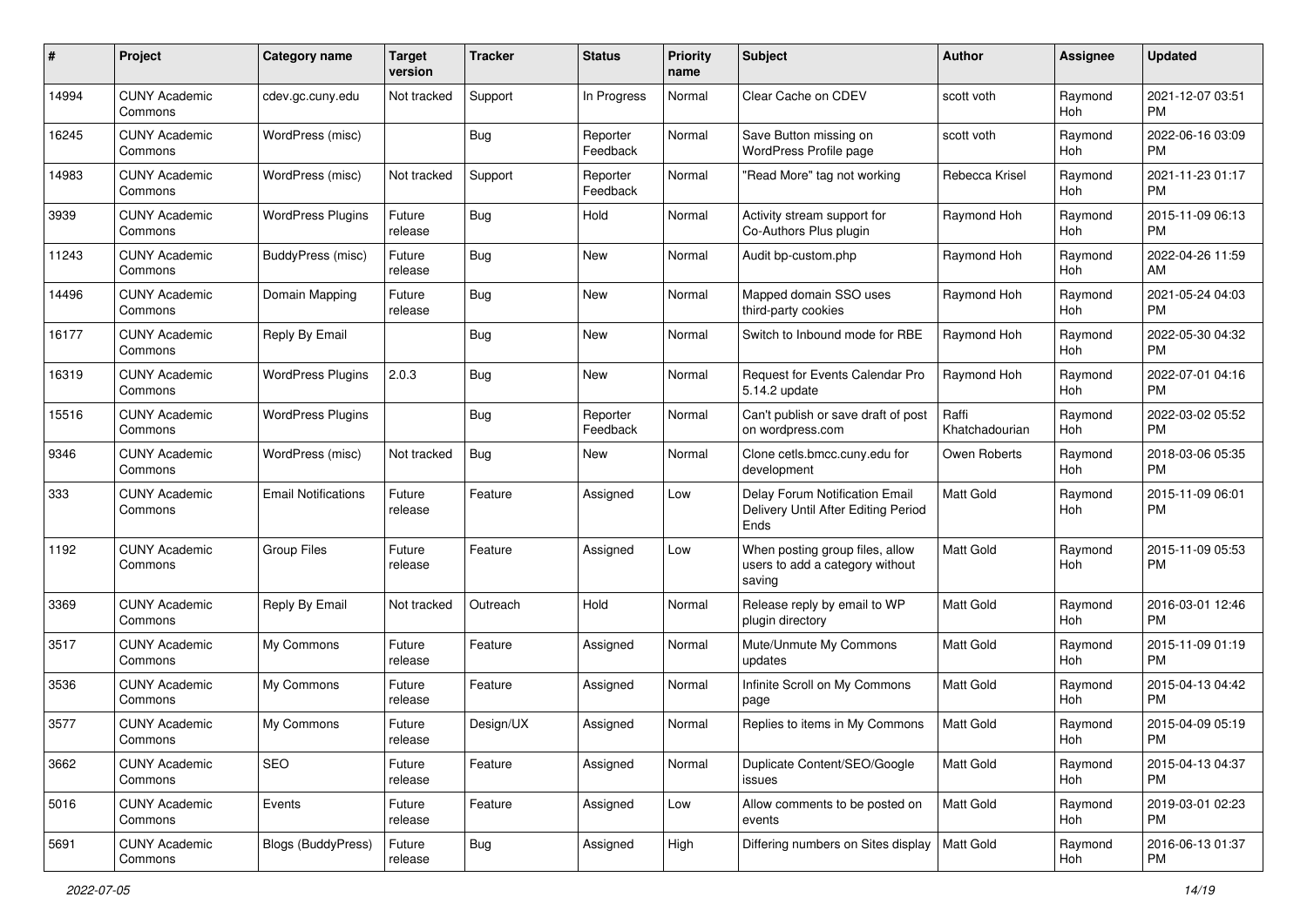| #     | Project                         | <b>Category name</b>       | <b>Target</b><br>version | <b>Tracker</b> | <b>Status</b>        | <b>Priority</b><br>name | <b>Subject</b>                                                     | <b>Author</b>    | <b>Assignee</b> | <b>Updated</b>                |
|-------|---------------------------------|----------------------------|--------------------------|----------------|----------------------|-------------------------|--------------------------------------------------------------------|------------------|-----------------|-------------------------------|
| 6671  | <b>CUNY Academic</b><br>Commons | Reply By Email             | Not tracked              | Bug            | Assigned             | Normal                  | "Post too often" RBE error<br>message                              | <b>Matt Gold</b> | Raymond<br>Hoh  | 2016-11-11 09:55<br>AM        |
| 6995  | <b>CUNY Academic</b><br>Commons | Home Page                  | Not tracked              | Bug            | Assigned             | Normal                  | member filter on homepage not<br>working                           | <b>Matt Gold</b> | Raymond<br>Hoh  | 2016-12-11 09:46<br><b>PM</b> |
| 7115  | <b>CUNY Academic</b><br>Commons | Groups (misc)              | Future<br>release        | Feature        | Reporter<br>Feedback | Normal                  | make licensing info clear during<br>group creation                 | <b>Matt Gold</b> | Raymond<br>Hoh  | 2020-12-08 11:32<br>AM        |
| 8976  | <b>CUNY Academic</b><br>Commons | Reply By Email             | Not tracked              | Feature        | Assigned             | Normal                  | Package RBE new topics posting?                                    | <b>Matt Gold</b> | Raymond<br>Hoh  | 2017-12-04 02:34<br><b>PM</b> |
| 8991  | <b>CUNY Academic</b><br>Commons | Reply By Email             | Not tracked              | <b>Bug</b>     | Hold                 | Normal                  | RBE duplicate email message<br>issue                               | <b>Matt Gold</b> | Raymond<br>Hoh  | 2018-02-18 08:53<br><b>PM</b> |
| 10659 | <b>CUNY Academic</b><br>Commons | Group Forums               | Future<br>release        | Feature        | Assigned             | Normal                  | Post to multiple groups via email                                  | <b>Matt Gold</b> | Raymond<br>Hoh  | 2018-11-15 12:54<br>AM        |
| 10262 | <b>CUNY Academic</b><br>Commons |                            | Not tracked              | <b>Bug</b>     | Reporter<br>Feedback | Normal                  | Newsletter Plugin: Broken Image<br>at Bottom of All Newsletters    | Mark Webb        | Raymond<br>Hoh  | 2018-08-30 05:17<br><b>PM</b> |
| 5282  | <b>CUNY Academic</b><br>Commons | Social Paper               | Future<br>release        | Bug            | <b>New</b>           | Normal                  | Replying via email directs to paper<br>but not individual comment. | Marilyn Weber    | Raymond<br>Hoh  | 2016-03-02 01:48<br><b>PM</b> |
| 11149 | <b>CUNY Academic</b><br>Commons |                            | Not tracked              | Support        | Reporter<br>Feedback | Normal                  | comments getting blocked                                           | Marilyn Weber    | Raymond<br>Hoh  | 2019-03-26 11:40<br>AM        |
| 11971 | <b>CUNY Academic</b><br>Commons | <b>Email Notifications</b> | Future<br>release        | Bug            | Reporter<br>Feedback | Low                     | Pictures obscured in emailed post<br>notifications                 | Marilyn Weber    | Raymond<br>Hoh  | 2019-11-21 01:14<br><b>PM</b> |
| 12741 | <b>CUNY Academic</b><br>Commons | <b>WordPress Plugins</b>   | Not tracked              | Support        | Reporter<br>Feedback | Normal                  | Tableau Public Viz Block                                           | Marilyn Weber    | Raymond<br>Hoh  | 2020-05-12 11:00<br>AM        |
| 13286 | <b>CUNY Academic</b><br>Commons |                            | Not tracked              | Support        | New                  | Normal                  | problem connecting with<br>WordPress app                           | Marilyn Weber    | Raymond<br>Hoh  | 2020-09-08 11:16<br>AM        |
| 13328 | <b>CUNY Academic</b><br>Commons | Group Forums               | Not tracked              | Bug            | Reporter<br>Feedback | Normal                  | cross-posting in two related<br>groups                             | Marilyn Weber    | Raymond<br>Hoh  | 2020-09-15 10:39<br><b>PM</b> |
| 16110 | <b>CUNY Academic</b><br>Commons |                            |                          | Support        | Reporter<br>Feedback | Normal                  | remove Creative Commons<br>license from pages?                     | Marilyn Weber    | Raymond<br>Hoh  | 2022-05-17 06:11<br><b>PM</b> |
| 6644  | <b>CUNY Academic</b><br>Commons |                            | Not tracked              | Bug            | Reporter<br>Feedback | High                    | White Screen at Login Pge                                          | Luke Waltzer     | Raymond<br>Hoh  | 2016-11-21 10:34<br><b>PM</b> |
| 7928  | <b>CUNY Academic</b><br>Commons | Group Forums               | Not tracked              | Bug            | New                  | Normal                  | Duplicate Forum post                                               | Luke Waltzer     | Raymond<br>Hoh  | 2017-04-11 09:27<br><b>PM</b> |
| 13430 | <b>CUNY Academic</b><br>Commons | Reply By Email             | Not tracked              | Bug            | <b>New</b>           | Normal                  | Delay in RBE                                                       | Luke Waltzer     | Raymond<br>Hoh  | 2020-10-13 11:16<br>AM        |
| 9060  | <b>CUNY Academic</b><br>Commons | Commons In A Box           | Not tracked              | <b>Bug</b>     | Hold                 | Normal                  | Problems with CBox image library<br>/ upload                       | Lisa Rhody       | Raymond<br>Hoh  | 2018-01-10 03:26<br><b>PM</b> |
| 11649 | <b>CUNY Academic</b><br>Commons | <b>WordPress Plugins</b>   | 2.0.3                    | Bug            | In Progress          | Normal                  | CC license displayed on every<br>page                              | Gina Cherry      | Raymond<br>Hoh  | 2022-06-29 11:32<br>AM        |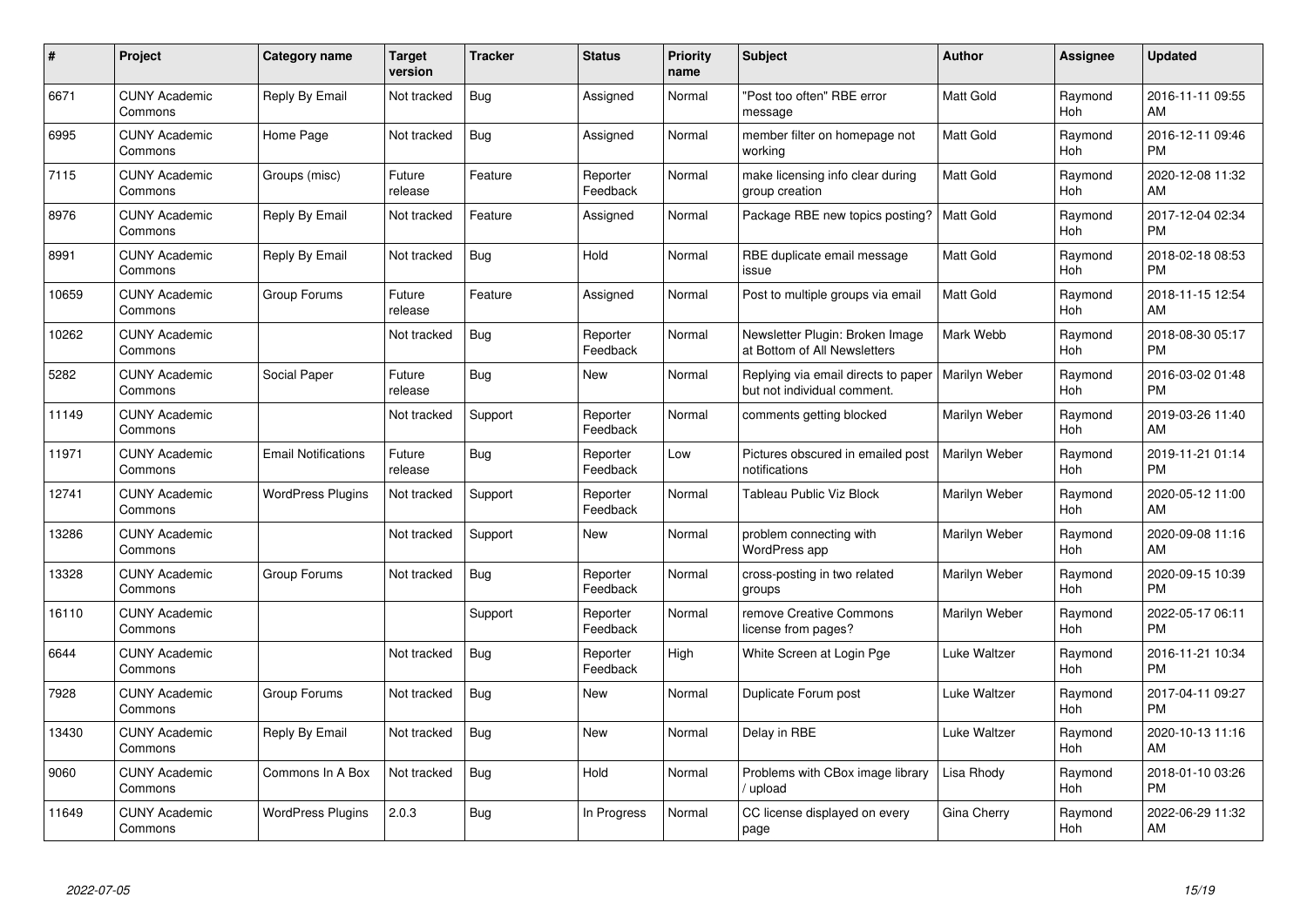| #     | Project                         | <b>Category name</b>     | <b>Target</b><br>version | <b>Tracker</b> | <b>Status</b>        | Priority<br>name | <b>Subject</b>                                                   | <b>Author</b>           | <b>Assignee</b>     | <b>Updated</b>                |
|-------|---------------------------------|--------------------------|--------------------------|----------------|----------------------|------------------|------------------------------------------------------------------|-------------------------|---------------------|-------------------------------|
| 12004 | <b>CUNY Academic</b><br>Commons |                          | Not tracked              | Support        | Reporter<br>Feedback | Normal           | Notifications for spam blog<br>comments                          | Gina Cherry             | Raymond<br>Hoh      | 2019-11-01 12:05<br><b>PM</b> |
| 13457 | <b>CUNY Academic</b><br>Commons | Group Forums             | 2.0.3                    | Bug            | <b>New</b>           | High             | Forum post not sending<br>notifications                          | Filipa Calado           | Raymond<br>Hoh      | 2022-06-29 11:32<br>AM        |
| 9729  | <b>CUNY Academic</b><br>Commons | <b>SEO</b>               | Not tracked              | Support        | <b>New</b>           | Normal           | 503 Errors showing on<br>newlaborforum.cuny.edu                  | Diane Krauthamer        | Raymond<br>Hoh      | 2018-05-22 04:48<br><b>PM</b> |
| 3192  | <b>CUNY Academic</b><br>Commons | Group Forums             | Future<br>release        | Feature        | Assigned             | Normal           | Customizable forum views for<br>bbPress 2.x group forums         | Boone Gorges            | Raymond<br>Hoh      | 2015-11-09 12:47<br><b>PM</b> |
| 6749  | <b>CUNY Academic</b><br>Commons | Events                   | Future<br>release        | Bug            | <b>New</b>           | Low              | BPEO iCal request can trigger<br>very large number of DB queries | Boone Gorges            | Raymond<br>Hoh      | 2016-11-15 10:09<br><b>PM</b> |
| 13358 | <b>CUNY Academic</b><br>Commons | Group Forums             | Future<br>release        | Feature        | <b>New</b>           | Normal           | Improved UI for group forum<br>threading settings                | Boone Gorges            | Raymond<br>Hoh      | 2021-11-19 12:27<br><b>PM</b> |
| 4388  | <b>CUNY Academic</b><br>Commons | WordPress (misc)         | Future<br>release        | <b>Bug</b>     | Assigned             | Normal           | Repeated request for<br>authentication.                          | Alice.Lynn<br>McMichael | Raymond<br>Hoh      | 2015-08-11 07:35<br><b>PM</b> |
| 497   | <b>CUNY Academic</b><br>Commons | <b>WordPress Plugins</b> | Future<br>release        | Feature        | Assigned             | Normal           | Drag and Drop Ordering on<br>Gallery Post Plugin                 | <b>Matt Gold</b>        | Ron Rennick         | 2015-11-09 06:18<br><b>PM</b> |
| 4221  | <b>CUNY Academic</b><br>Commons | Group Forums             | Future<br>release        | Design/UX      | Assigned             | Normal           | Add 'Number of Posts' display<br>option to Forum page            | Samantha Raddatz        | Samantha<br>Raddatz | 2015-06-26 02:21<br><b>PM</b> |
| 4226  | <b>CUNY Academic</b><br>Commons | <b>BuddyPress Docs</b>   | Future<br>release        | Design/UX      | New                  | Normal           | Add option to connect a Doc with<br>a Group                      | Samantha Raddatz        | Samantha<br>Raddatz | 2015-09-09 04:08<br><b>PM</b> |
| 4253  | <b>CUNY Academic</b><br>Commons | Public Portfolio         | Future<br>release        | Design/UX      | New                  | Normal           | Encourage users to add portfolio<br>content                      | Samantha Raddatz        | Samantha<br>Raddatz | 2015-07-07 11:32<br>AM        |
| 4622  | <b>CUNY Academic</b><br>Commons | <b>Public Portfolio</b>  | Future<br>release        | Design/UX      | New                  | Normal           | <b>Profile Visibility Settings</b>                               | Samantha Raddatz        | Samantha<br>Raddatz | 2015-09-21 12:18<br><b>PM</b> |
| 5298  | <b>CUNY Academic</b><br>Commons |                          | Not tracked              | Publicity      | New                  | Normal           | Survey Pop-Up Text                                               | Samantha Raddatz        | Samantha<br>Raddatz | 2016-03-22 12:27<br><b>PM</b> |
| 5183  | <b>CUNY Academic</b><br>Commons | Social Paper             | Future<br>release        | Design/UX      | New                  | Normal           | Creating a new paper when<br>viewing an existing paper           | Raffi<br>Khatchadourian | Samantha<br>Raddatz | 2016-02-02 12:09<br><b>PM</b> |
| 3458  | <b>CUNY Academic</b><br>Commons | Groups (misc)            | Future<br>release        | Feature        | Assigned             | Normal           | Filter Members of Group by<br>Campus                             | Michael Smith           | Samantha<br>Raddatz | 2014-09-26 08:32<br><b>PM</b> |
| 481   | <b>CUNY Academic</b><br>Commons | Groups (misc)            | Future<br>release        | Feature        | Assigned             | Normal           | ability to archive inactive groups<br>and blogs                  | Michael Mandiberg       | Samantha<br>Raddatz | 2015-11-09 05:56<br><b>PM</b> |
| 310   | <b>CUNY Academic</b><br>Commons | BuddyPress (misc)        | Future<br>release        | Feature        | Assigned             | Low              | <b>Friend Request Email</b>                                      | <b>Matt Gold</b>        | Samantha<br>Raddatz | 2015-11-09 05:08<br><b>PM</b> |
| 653   | <b>CUNY Academic</b><br>Commons | Group Blogs              | Future<br>release        | Feature        | Assigned             | Normal           | Redesign Integration of Groups<br>and Blogs                      | <b>Matt Gold</b>        | Samantha<br>Raddatz | 2015-11-09 05:40<br><b>PM</b> |
| 1105  | <b>CUNY Academic</b><br>Commons | WordPress (misc)         | Future<br>release        | Feature        | Assigned             | Normal           | Rephrase Blog Privacy Options                                    | <b>Matt Gold</b>        | Samantha<br>Raddatz | 2015-11-09 06:19<br><b>PM</b> |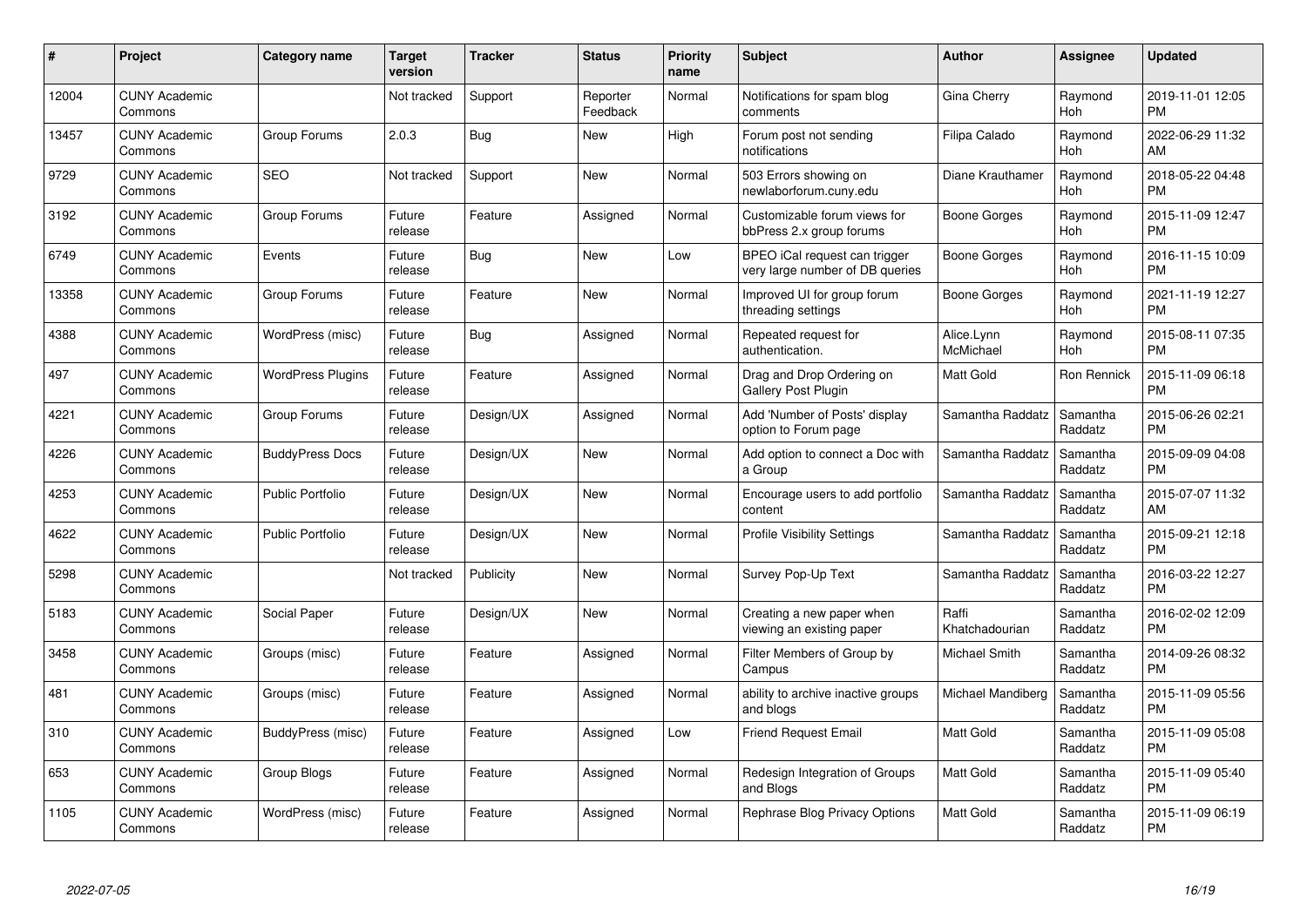| $\#$  | Project                         | <b>Category name</b>        | <b>Target</b><br>version | <b>Tracker</b> | <b>Status</b>        | <b>Priority</b><br>name | <b>Subject</b>                                                                                                                                        | <b>Author</b>    | <b>Assignee</b>     | <b>Updated</b>                |
|-------|---------------------------------|-----------------------------|--------------------------|----------------|----------------------|-------------------------|-------------------------------------------------------------------------------------------------------------------------------------------------------|------------------|---------------------|-------------------------------|
| 1456  | <b>CUNY Academic</b><br>Commons | Group Invitations           | Future<br>release        | Feature        | Reporter<br>Feedback | Low                     | Invite to Group Button from Profile<br>Field                                                                                                          | <b>Matt Gold</b> | Samantha<br>Raddatz | 2015-11-09 05:59<br><b>PM</b> |
| 4027  | <b>CUNY Academic</b><br>Commons | Commons In A Box            | Not tracked              | Design/UX      | Assigned             | Normal                  | Usability review of CBOX update<br>procedures                                                                                                         | <b>Matt Gold</b> | Samantha<br>Raddatz | 2015-05-11 06:36<br><b>PM</b> |
| 4235  | <b>CUNY Academic</b><br>Commons |                             | Not tracked              | Design/UX      | Assigned             | Normal                  | Explore user experience around<br>comments on forum topics vs docs                                                                                    | Matt Gold        | Samantha<br>Raddatz | 2015-07-21 10:23<br>AM        |
| 4404  | <b>CUNY Academic</b><br>Commons | <b>Public Portfolio</b>     | Future<br>release        | Design/UX      | Assigned             | Normal                  | Change color of permissions info<br>on portfolio editing interface                                                                                    | <b>Matt Gold</b> | Samantha<br>Raddatz | 2015-08-11 05:28<br><b>PM</b> |
| 4661  | <b>CUNY Academic</b><br>Commons | <b>User Experience</b>      | Future<br>release        | <b>Bug</b>     | Assigned             | Normal                  | Simplify Events text                                                                                                                                  | <b>Matt Gold</b> | Samantha<br>Raddatz | 2015-10-02 09:06<br><b>PM</b> |
| 4986  | <b>CUNY Academic</b><br>Commons | ZenDesk                     | Not tracked              | Support        | Assigned             | Normal                  | Prepare documentation for<br>Zendesk re web widget                                                                                                    | Matt Gold        | Samantha<br>Raddatz | 2016-02-25 03:09<br><b>PM</b> |
| 5050  | <b>CUNY Academic</b><br>Commons | Social Paper                | Future<br>release        | Feature        | New                  | Low                     | Making comments visible in SP<br>editing mode (SP suggestion #1)                                                                                      | Marilyn Weber    | Samantha<br>Raddatz | 2019-09-17 11:10<br><b>PM</b> |
| 5053  | <b>CUNY Academic</b><br>Commons | Social Paper                | Future<br>release        | Feature        | New                  | Low                     | Scrollable menu to add readers<br>(SP suggestion #4)                                                                                                  | Marilyn Weber    | Samantha<br>Raddatz | 2016-04-21 05:21<br><b>PM</b> |
| 5058  | <b>CUNY Academic</b><br>Commons | Social Paper                | Future<br>release        | Feature        | New                  | Low                     | Can there be a clearer signal that<br>even when comments have<br>already been made you add<br>comments by clicking on the side?<br>(SP suggestion #5) | Marilyn Weber    | Samantha<br>Raddatz | 2016-02-11 10:24<br><b>PM</b> |
| 5397  | <b>CUNY Academic</b><br>Commons | Social Paper                | Future<br>release        | Feature        | New                  | Normal                  | frustrating to have to<br>enable/disable in SP                                                                                                        | Marilyn Weber    | Samantha<br>Raddatz | 2016-04-20 03:39<br><b>PM</b> |
| 5225  | <b>CUNY Academic</b><br>Commons | Registration                | Future<br>release        | Feature        | Assigned             | Normal                  | On-boarding Issues                                                                                                                                    | Luke Waltzer     | Samantha<br>Raddatz | 2016-02-12 02:58<br><b>PM</b> |
| 5317  | <b>CUNY Academic</b><br>Commons | Group Blogs                 | Not tracked              | Bug            | Reporter<br>Feedback | Normal                  | Notifications of New Post Didn't<br>Come                                                                                                              | Luke Waltzer     | Samantha<br>Raddatz | 2016-03-21 10:41<br><b>PM</b> |
| 3473  | <b>CUNY Academic</b><br>Commons | <b>User Experience</b>      | Future<br>release        | Feature        | Assigned             | Normal                  | Commons profile: Add help info<br>about "Positions" replacing "title"                                                                                 | Keith Miyake     | Samantha<br>Raddatz | 2015-11-09 02:28<br><b>PM</b> |
| 308   | <b>CUNY Academic</b><br>Commons | Registration                | Future<br>release        | Feature        | <b>New</b>           | Normal                  | Group recommendations for<br>signup process                                                                                                           | Boone Gorges     | Samantha<br>Raddatz | 2015-11-09 05:07<br><b>PM</b> |
| 10439 | <b>CUNY Academic</b><br>Commons | Design                      | 2.1.0                    | Design/UX      | New                  | Normal                  | Create Style Guide for Commons                                                                                                                        | Sonja Leix       | Sara Cannon         | 2022-06-28 01:43<br><b>PM</b> |
| 10580 | <b>CUNY Academic</b><br>Commons | Information<br>Architecture | Future<br>release        | Design/UX      | New                  | Normal                  | Primary nav item review                                                                                                                               | Boone Gorges     | Sara Cannon         | 2022-06-28 01:29<br><b>PM</b> |
| 5826  | <b>CUNY Academic</b><br>Commons | <b>WordPress Plugins</b>    | Future<br>release        | Support        | Reporter<br>Feedback | Normal                  | <b>Remove Subscription Options</b><br>plugin from directory                                                                                           | Sarah Morgano    | Sarah<br>Morgano    | 2016-10-21 04:14<br><b>PM</b> |
| 3510  | <b>CUNY Academic</b><br>Commons | Publicity                   | 1.7                      | Publicity      | Assigned             | Normal                  | Post on the News Blog re: 'My<br>Commons'                                                                                                             | Micki Kaufman    | Sarah<br>Morgano    | 2014-10-15 11:18<br>AM        |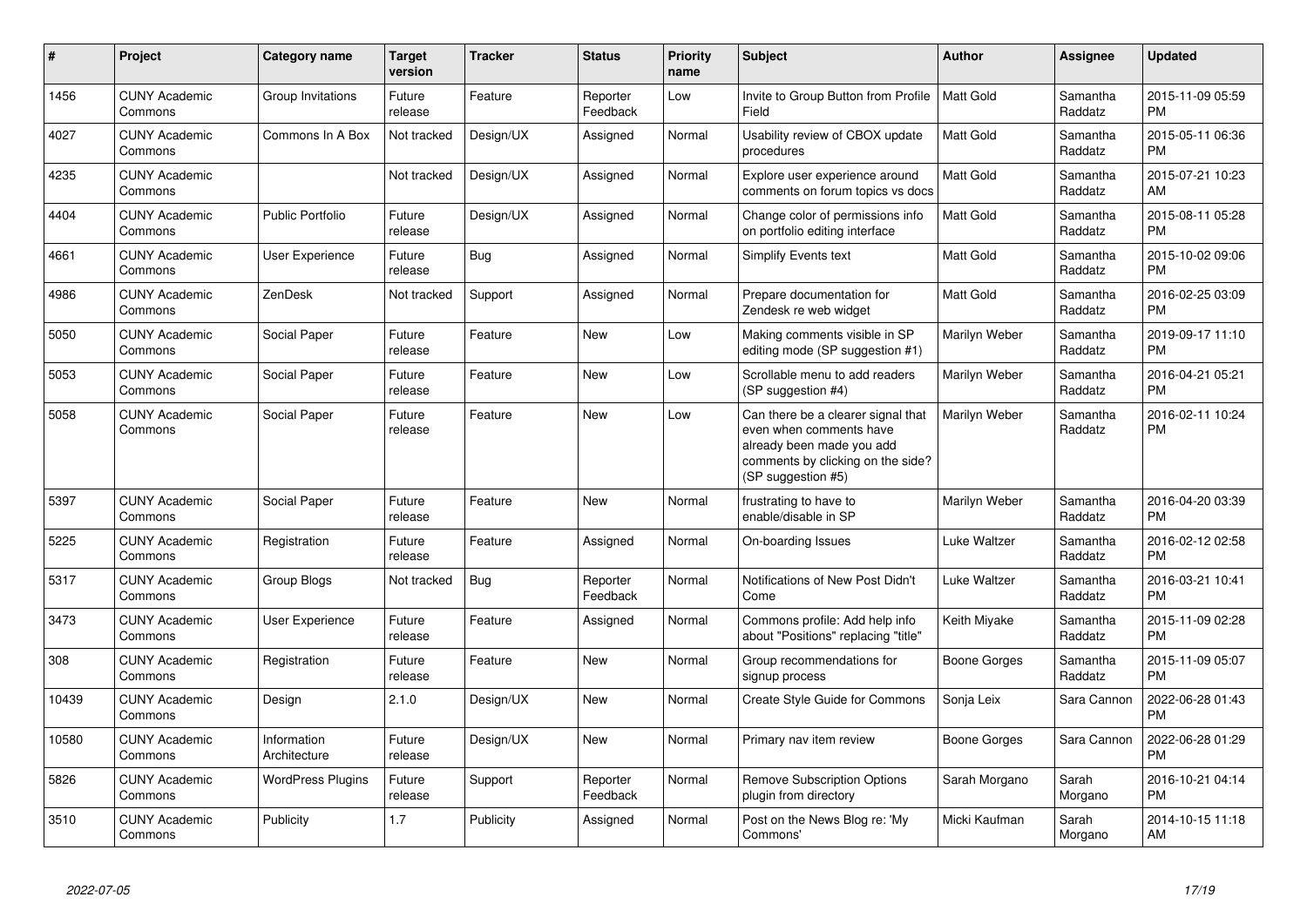| $\#$  | Project                         | <b>Category name</b> | <b>Target</b><br>version | <b>Tracker</b> | <b>Status</b> | <b>Priority</b><br>name | <b>Subject</b>                                                                                                                               | Author                 | Assignee         | <b>Updated</b>                |
|-------|---------------------------------|----------------------|--------------------------|----------------|---------------|-------------------------|----------------------------------------------------------------------------------------------------------------------------------------------|------------------------|------------------|-------------------------------|
| 3511  | <b>CUNY Academic</b><br>Commons | Publicity            | 1.7                      | Publicity      | Assigned      | Normal                  | Social media for 1.7                                                                                                                         | Micki Kaufman          | Sarah<br>Morgano | 2014-10-14 03:32<br>PM.       |
| 2612  | <b>CUNY Academic</b><br>Commons |                      | Not tracked              | Publicity      | Assigned      | Normal                  | Pinterest site for the Commons                                                                                                               | local admin            | Sarah<br>Morgano | 2016-03-04 11:19<br>AM        |
| 12247 | <b>CUNY Academic</b><br>Commons | Publicity            | Not tracked              | Support        | New           | Normal                  | <b>Screenshot of First Commons</b><br>Homepage                                                                                               | scott voth             | scott voth       | 2020-01-14 12:08<br><b>PM</b> |
| 14394 | <b>CUNY Academic</b><br>Commons |                      | Not tracked              | Feature        | <b>New</b>    | Normal                  | Commons News Site - redesign                                                                                                                 | scott voth             | scott voth       | 2021-09-14 10:46<br>AM        |
| 4222  | <b>CUNY Academic</b><br>Commons | User Experience      | Future<br>release        | Design/UX      | <b>New</b>    | Normal                  | Add information to 'Delete<br>Account' page                                                                                                  | Samantha Raddatz       | scott voth       | 2015-06-26 11:35<br>AM        |
| 9908  | <b>CUNY Academic</b><br>Commons |                      | Not tracked              | Feature        | <b>New</b>    | Normal                  | Is it possible to send email<br>updates to users (or an email<br>address not on the list) for only a<br>single page AFTER being<br>prompted? | <b>Michael Shields</b> | scott voth       | 2018-06-11 01:34<br><b>PM</b> |
| 636   | <b>CUNY Academic</b><br>Commons | WordPress (misc)     | Not tracked              | Support        | Assigned      | Normal                  | Create Lynda.com-like Table of<br>Contents for Prospective Tutorial<br>Screencasts                                                           | <b>Matt Gold</b>       | scott voth       | 2016-02-23 03:12<br><b>PM</b> |
| 3524  | <b>CUNY Academic</b><br>Commons | Documentation        | Not tracked              | Documentation  | Assigned      | Normal                  | Post describing all you can do<br>when starting up a new blog/group                                                                          | <b>Matt Gold</b>       | scott voth       | 2014-10-04 12:56<br><b>PM</b> |
| 6115  | <b>CUNY Academic</b><br>Commons | Publicity            | Not tracked              | Feature        | Assigned      | Normal                  | create digital signage for GC                                                                                                                | <b>Matt Gold</b>       | scott voth       | 2016-10-11 10:09<br><b>PM</b> |
| 14787 | <b>CUNY Academic</b><br>Commons | Plugin Packages      | Future<br>release        | Feature        | <b>New</b>    | Normal                  | Creating a "Design" plugin<br>package                                                                                                        | Laurie Hurson          | scott voth       | 2022-04-27 04:56<br><b>PM</b> |
| 3565  | <b>CUNY Academic</b><br>Commons | My Commons           | Not tracked              | Documentation  | New           | Normal                  | Load Newest inconsistencies                                                                                                                  | Chris Stein            | scott voth       | 2015-11-09 01:16<br><b>PM</b> |
| 11883 | <b>CUNY Academic</b><br>Commons | Help/Codex           | Not tracked              | Support        | New           | Normal                  | Need Embedding Help Page<br>Update (Tableau)                                                                                                 | Anthony Wheeler        | scott voth       | 2019-09-24 08:49<br>AM        |
| 4070  | <b>CUNY Academic</b><br>Commons | Analytics            | Not tracked              | Support        | Assigned      | Normal                  | Request for JITP site analytics                                                                                                              | <b>Matt Gold</b>       | Seth Persons     | 2016-02-23 03:09<br><b>PM</b> |
| 11789 | <b>CUNY Academic</b><br>Commons | Courses              | Future<br>release        | Feature        | New           | Normal                  | Ability to remove item from<br>Courses list                                                                                                  | Laurie Hurson          | Sonja Leix       | 2019-09-24 12:28<br><b>PM</b> |
| 4635  | <b>CUNY Academic</b><br>Commons | Authentication       | Future<br>release        | Feature        | <b>New</b>    | Normal                  | Allow non-WP authentication                                                                                                                  | Boone Gorges           | Sonja Leix       | 2019-03-01 02:05<br><b>PM</b> |
| 11834 | <b>CUNY Academic</b><br>Commons | <b>Group Files</b>   | Future<br>release        | Feature        | New           | Normal                  | Improved tools for managing<br>group file folders                                                                                            | <b>Boone Gorges</b>    | Sonja Leix       | 2019-09-06 03:55<br><b>PM</b> |
| 8440  | <b>CUNY Academic</b><br>Commons | Onboarding           | Not tracked              | <b>Bug</b>     | <b>New</b>    | Normal                  | Create Test Email Accounts for<br><b>Onboarding Project</b>                                                                                  | Stephen Real           | Stephen Real     | 2017-08-01 09:49<br>PM        |
| 9643  | <b>CUNY Academic</b><br>Commons | Publicity            | Not tracked              | Feature        | New           | Normal                  | Create a page on the Commons<br>for logos etc.                                                                                               | Stephen Real           | Stephen Real     | 2018-04-24 10:53<br>AM        |